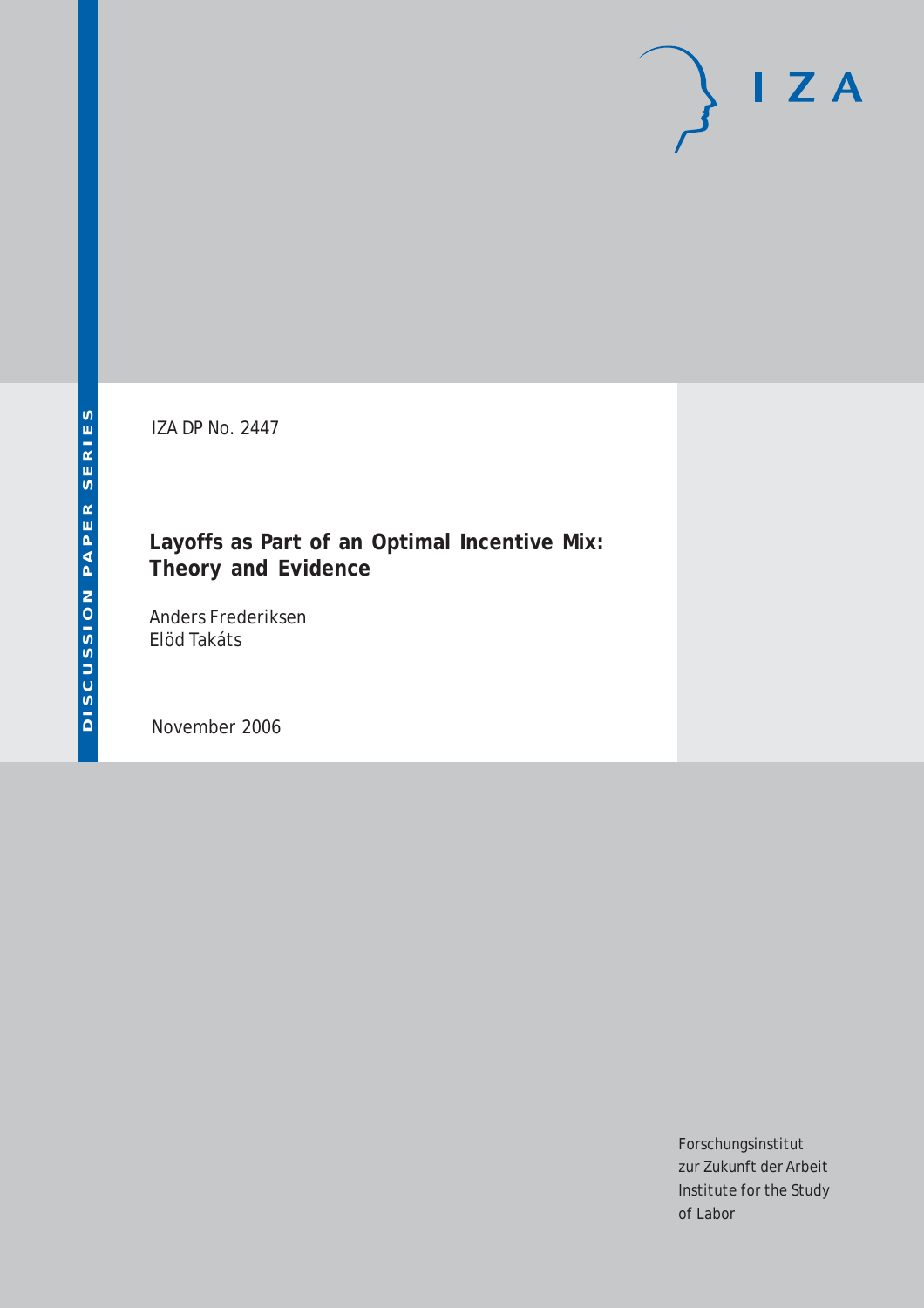# **Layoffs as Part of an Optimal Incentive Mix: Theory and Evidence**

# **Anders Frederiksen**

*Hoover Institution, Stanford University, Aarhus School of Business and IZA Bonn*

# **Elöd Takáts**

*Princeton University* 

# Discussion Paper No. 2447 November 2006

IZA

P.O. Box 7240 53072 Bonn Germany

Phone: +49-228-3894-0 Fax: +49-228-3894-180 E-mail: [iza@iza.org](mailto:iza@iza.org)

Any opinions expressed here are those of the author(s) and not those of the institute. Research disseminated by IZA may include views on policy, but the institute itself takes no institutional policy positions.

The Institute for the Study of Labor (IZA) in Bonn is a local and virtual international research center and a place of communication between science, politics and business. IZA is an independent nonprofit company supported by Deutsche Post World Net. The center is associated with the University of Bonn and offers a stimulating research environment through its research networks, research support, and visitors and doctoral programs. IZA engages in (i) original and internationally competitive research in all fields of labor economics, (ii) development of policy concepts, and (iii) dissemination of research results and concepts to the interested public.

IZA Discussion Papers often represent preliminary work and are circulated to encourage discussion. Citation of such a paper should account for its provisional character. A revised version may be available directly from the author.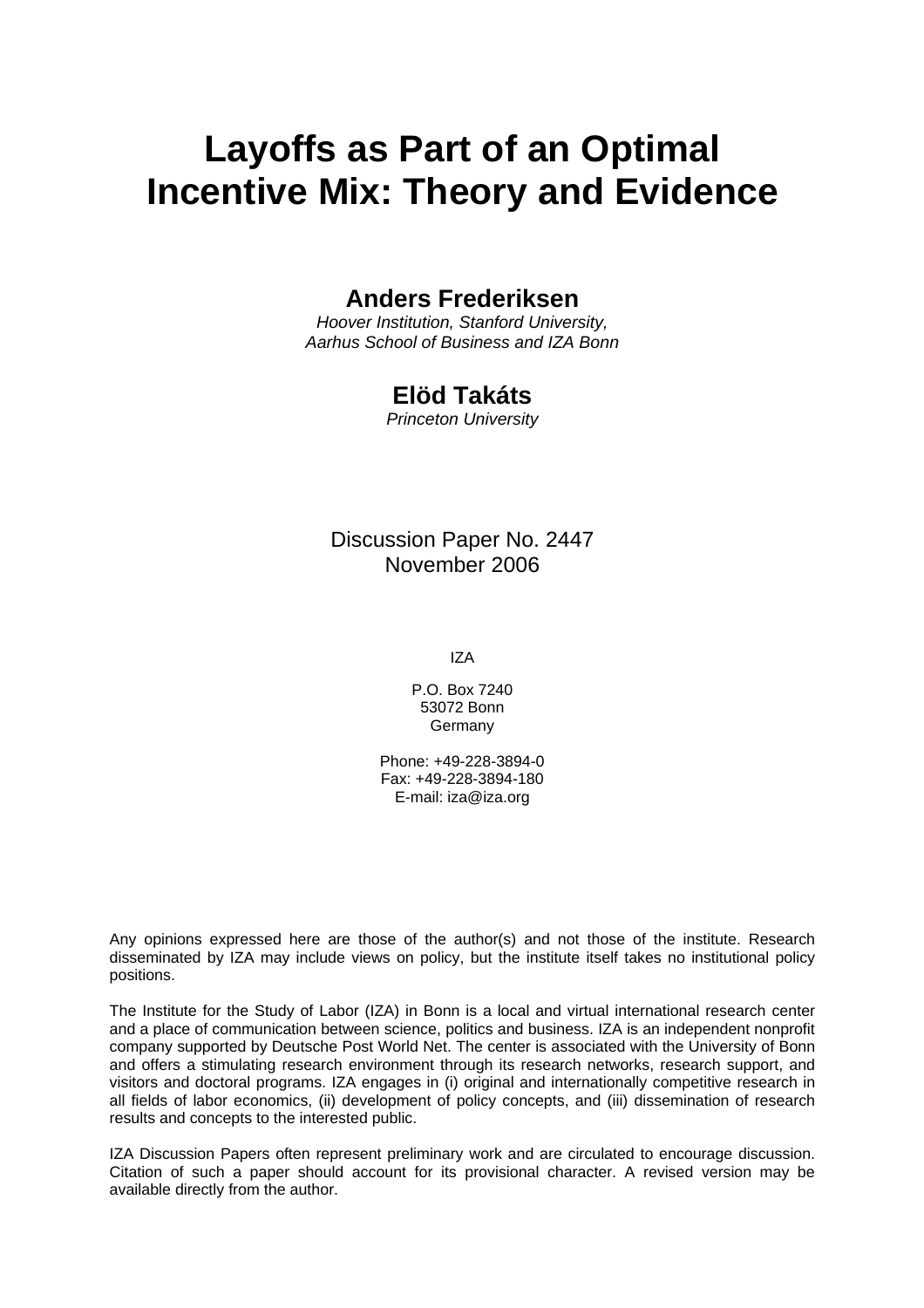IZA Discussion Paper No. 2447 November 2006

# **ABSTRACT**

# **Layoffs as Part of an Optimal Incentive Mix: Theory and Evidence[\\*](#page-2-0)**

Firms offer highly complex contracts to their employees. These contracts contain a mix of incentives, such as fixed wages, bonus payments, promotion options, and layoff threats. In general, economists understand how incentives motivate employees but not why a particular mix should be used. In this paper we present a model in which the observed incentive mix is an optimal contract. In particular, we show that it can be optimal for firms to combine costefficient incentives such as promotions and bonuses with layoffs. The intuition is that layoffs play a dual role. First, they create incentives for the employees. Second, they contribute to sorting and selection. In the empirical part of the paper we test the model's basic assumption about employee sorting and selection together with its broader predictions about employee careers. Using personnel records from a large international pharmaceutical company, we find that the model's predictions are consistent with the data.

JEL Classification: J30, J41, M50

Keywords: personnel economics, incentive mix, layoffs

Corresponding author:

Anders Frederiksen Department of Economics Aarhus School of Business Silkeborgvej 2 DK-8000 Aarhus C Denmark E-mail: [afr@asb.dk](mailto:afr@asb.dk)

 $\overline{a}$ 

<span id="page-2-0"></span><sup>\*</sup> We are grateful for comments and suggestions given by Ann Bartel, Francine Blau, Patrick Bolton, Hank Farber, Jeremy Fox, Mike Gibbs, Bo Honoré, Larry Kahn, Eddie Lazear, Bentley MacLeod, Jesse Rothstein, Kathryn Shaw, Niels Westergaard-Nielsen and Julie Wolf. We are also thankful for comments given by workshop and conference participants at NBER, UC Berkeley, Princeton University, Hoover Institution, Center for Corporate Performance (CCP), the European Economic Association Amsterdam Conference, the First Annual IZA Workshop on Behavioral and Organizational Economics and the 12<sup>th</sup> Panel Data Conference at the Center for Applied Microeconometrics. Anne Raaby Olsen has provided valuable research assistance. This research project has been supported financially by The Danish Social Science Research Council through a grant to CCP. Elöd Takáts is grateful for hospitality while conducting research at the CCP and for financial support from the Gregory C. Chow Econometric Research Program.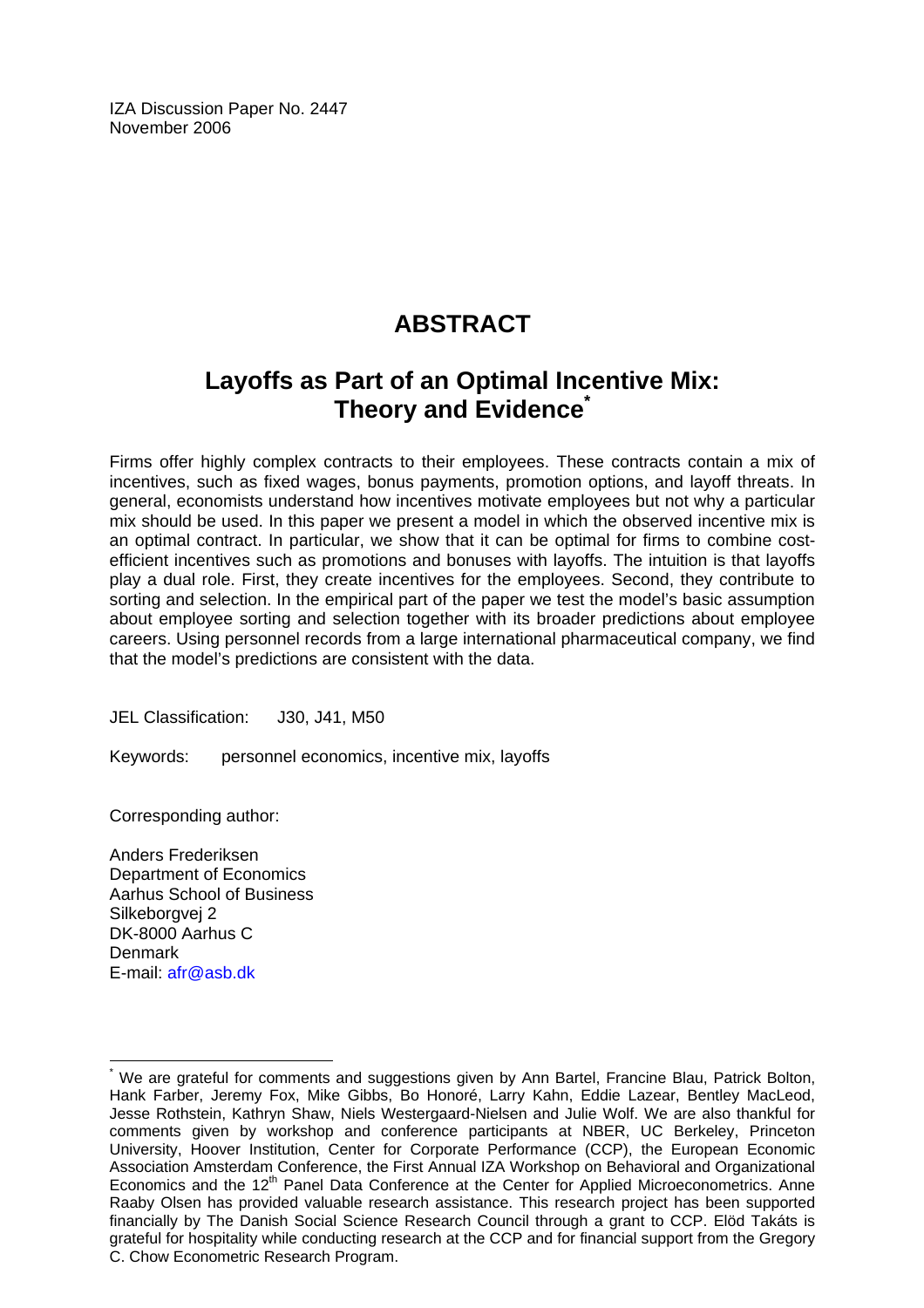# 1 Motivation

Firms use a variety of economic incentives to motivate their employees. The observed incentive mix often contains fixed wages, bonus payments, promotion options, and layoff threats. In general, economists understand why firms choose each element of the incentive mix, but not why firms prefer a specific mix. Understanding the reasons why a mix of incentives arises has strong policy implications, besides contributing to our knowledge of personnel economics. The reason is that in many labor markets layoffs, which are an important part of the incentive mix, are constrained. Thus, understanding the economic role of the incentive mix, and in particular the role of layoffs, provides an important insight into the effects of labor market regulations.

In this paper, we first present a theoretical model of how incentives are used in firms. Our main finding is that firms with production technology sensitive to the quality of the workforce may find it optimal to combine cost-efficient incentives such as bonus payments and promotions with layoffs. Consequently, quality-concerned firms operating in heavily regulated labor markets where layoffs are highly restricted or very costly will face a comparative disadvantage when competing internationally.

Second, we use the personnel records from an international pharmaceutical company to test the theoretical model and its predictions. The aim of this exercise is to improve our understanding of the empirical consequences of layoffs because it is an area that is only vaguely understood in the literature, see Baker, Jensen and Murphy [1988]. What makes the investigated firm particularly interesting in this context is that it offers an employment contract to its employees, which contains fixed wages, bonus payments, promotion options, and layoff threats. Thus, the data allow us to observe the full incentive mix at work and by that investigate the effects of layoffs empirically.

The evidence that firms offer a mix of incentives to their employees is accumulating, see Medoff and Abraham [1980, 1981]; Baker, Gibbs, and Holmström [1994a,b]; Gibbs [1995]; Farrall and Shearer [1999]; and Lazear [1992, 2000]. Nevertheless, conventional economic theory has addressed the various incentive mechanisms in separate frameworks. First, the performance-pay literature, which originates from Mirrlees [1974, 1976] and Holmström [1979, 1982], explains why pay should be linked to output. According to this theory, wages should include variable elements such as bonuses or piece rate to reward employee effort. Second, the efficiency-wage literature started off by Shapiro and Stiglitz [1984] emphasizes the incentive-effect of layoffs, or the threat of layoffs.

Tournament theory, initiated by Lazear and Rosen [1981], integrates the use of incentives in a competitive framework. If the number of workers rewarded, laid off, or promoted is preset, workers have an incentive to exert effort. In principle, tournament theory explains why firms would use any element of the incentive mix. Tournament theory, however, cannot explain why the firm prefers a specific mix of incentives.

MacLeod and Malcolmson [1998] analyze the relative merits of different incentive tools. They contrast efficiency wage and performance pay incentives, that is, layoffs and bonus payments, as incentive tools. Under the efficiency wage system, firms pay rents ex-ante and provide incentives by laying off shirking workers. Under the performance-pay regime, firms pay bonuses ex-post, conditional on effort. The model shows that efficiency-wage incentives are generally more expensive. Yet, if the firm cannot commit to pay bonuses, efficiency wages might be the only way to motivate employees because they give compensation up-front. The results, however, do not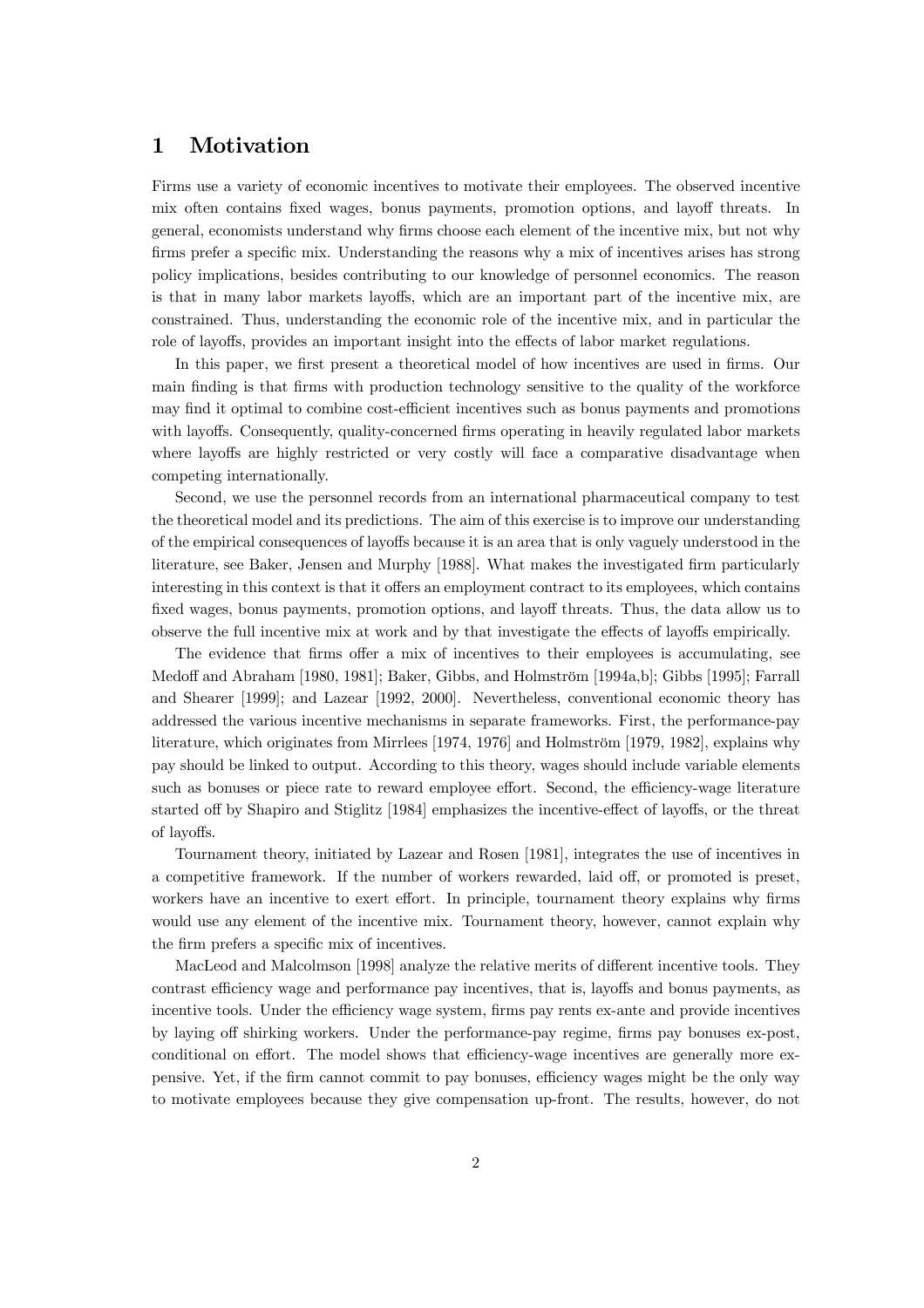answer the question why the observed incentive mix arises. In the MacLeod and Malcolmson [1998] setup either efficiency wage or performance pay prevails.

To understand why firms use a mix of incentives, we propose a theoretical model where the firm has the option to offer the full incentive mix of fixed wages, bonus payments, promotion options, and layoff threats to its employees. Our first result is that it is optimal for firms facing a homogenous workforce to motivate employees through bonus payments and promotions; but they should not lay off employees. Thus, the empirically observed incentive mix does not arise. The reason is that in contrast to promotions and bonus payments, layoffs are wasteful. Layoffs are costly for both the firm (recruiting and training of new employees) and the employee (job search), and in equilibrium the firm shoulders all these costs. Hence, the firm prefers to offer promotions and bonuses over threatening employees with layoffs.

In a second step, we extend the basic model to accommodate employee heterogeneity. The profit-maximizing firm is now concerned about job assignment because the overall productivity of the firm depends upon the quality of its employees and their job allocation. These concerns create a trade-off for the firm. Increasing layoffs induces additional costs on the firm but simultaneously increases employee quality. This trade-off explains why the firm prefers to use the delicate mix of incentives observed in our data.

The theoretical model proposes a hierarchy of incentives. When the workforce is homogenous, incentives created by promotions will be exploited first. If additional incentives are required, the firm will turn to bonus payments. Layoffs will not be used for incentive purposes. In contrast, when the firm faces a heterogenous workforce, the hierarchy of incentives changes. Now incentives through promotions and layoffs are used first. The reason for this change is the dual role of promotions and layoffs, i.e., besides creating incentives, they contribute to employee sorting and selection.

The contract offered to employees, and in particular the use of layoffs, has profound implications for within-firm dynamics. We explore these implications in order to characterize the firm's selection scheme and to make predictions about the employees' careers. Of primary interest is the result that the quality of the workforce within a given organizational rank may increase with tenure, i.e., positive selection on tenure may arise. In the data analysis this result is shown to have empirical relevance. Thus, it is established that selection on tenure is not necessarily negative as argued in earlier research by Medoff and Abraham [1980, 1981], Lazear [1992, 2000], and Gibbs [1995]. This finding is important because, as Guasch and Weiss [1980] suggest, it shows that selection constitutes an interesting alternative to on-the-job human-capital acquisition in explaining the effects of tenure on earnings. In fact, selection alone can justify a positively sloped earning profile with tenure.

Information about the firm's selection regime provides additional predictions about the employees' careers, which can be tested empirically. In accordance with the model, we find empirical support for performance based sorting and confirm predictions about the employee's likelihood of receiving a bonus payment, being promoted, or laid off. By contrasting the broad set of predictions to data, we comply with the Gibbons and Waldman [1999a,b] critique, which states that many models may be able to explain a single empirical finding (such as the observed incentive mix) but often fail to explain a broader pattern of empirical evidence.

In the next section, we outline the basic model. In Section 3, the model is extended to accommodate employee heterogeneity, and the firm's selection scheme is discussed in detail. In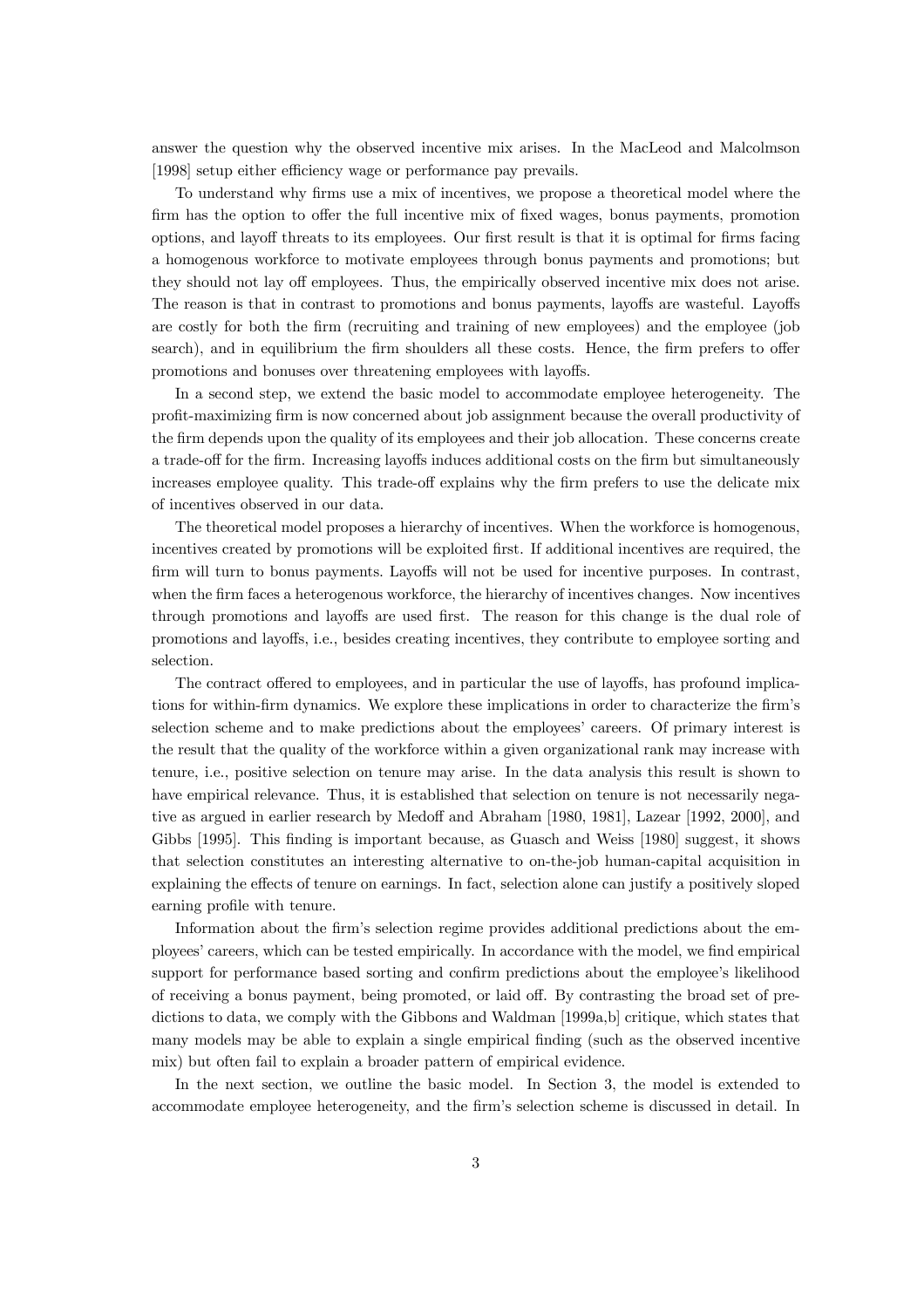Section 4, the models empirical predictions are stated explicitly. The data are presented in section 5, and the close relation between the empirical contract and the theoretical model is emphasized. In section 6, we test the model's predictions empirically. A detailed discussion of the model's limitations and suggestions for future research are presented in section 7. Finally, the results found in this paper are summarized and a conclusion is provided in section 8.

# 2 Basic model

In this section we present a theoretical model in which the firm has the option to offer a contract containing a fixed wage, bonus payments, promotion options, and layoff threats to a group of homogenous employees. The contract is constructed such that it secures both participation and effort exertion from the employees. The main purpose is to study if this initial setup is capable of producing an optimal contract which matches the observed incentive mix. In other words, we want to investigate if it is optimal for the firm to use the full set of incentives observed empirically in the contract it offers to its employees.

The model entails the contracting relationship between a risk-neutral firm and a continuum of risk-neutral employees in a two-period game. The firm and the employees form a principal-agent relationship. The firm maximizes expected profit while the employees maximize their expected utility.

In the first period, the firm offers an employment contract in terms of fixed wages, bonus payments, promotions, and layoffs. The timing of events is as follows:

- 1. The firm offers a contract to prospective employees. If they accept it, they are hired.
- 2. Employees decide about the effort level, which is not observed by the firm.
- 3. Output is realized and observed by all.
- 4. Bonuses are paid; employees are promoted or laid off.

The second period captures the "long-run" consequences of the first period job assignment decisions, i.e., the consequences of promoting and laying off a proportion of the first period employees. This implies that in the second period the firm has to replace employees leaving the non-management level due to layoffs and promotions, and it may have to fill management vacancies by hiring externally. To maintain focus, we assume that employees produce output in the second period without an explicit incentive problem.

The employees produce binary output in the first period, which is normalized to 0 (low) or C (high), where  $C > 0$ . The probability for output C is  $\theta$ , and naturally  $\theta \in (0,1)$ . The employee, once having accepted the job, can influence the probability of high output by exerting effort. The utility cost of effort exertion is e, and effort increases the probability of success by  $\delta > 0$ . The table below summarizes the probabilities:

|                   | without effort with effort |                   |
|-------------------|----------------------------|-------------------|
| $\frac{1}{2}$ (0) | $1-\theta$                 | $1-\theta-\delta$ |
| high output $(C)$ |                            | $\theta + \delta$ |

The effort is worth undertaking, i.e., the private costs of effort are strictly less than the production gains, formally:  $e < \delta C$ . We further assume that  $\theta + \delta < 1$ .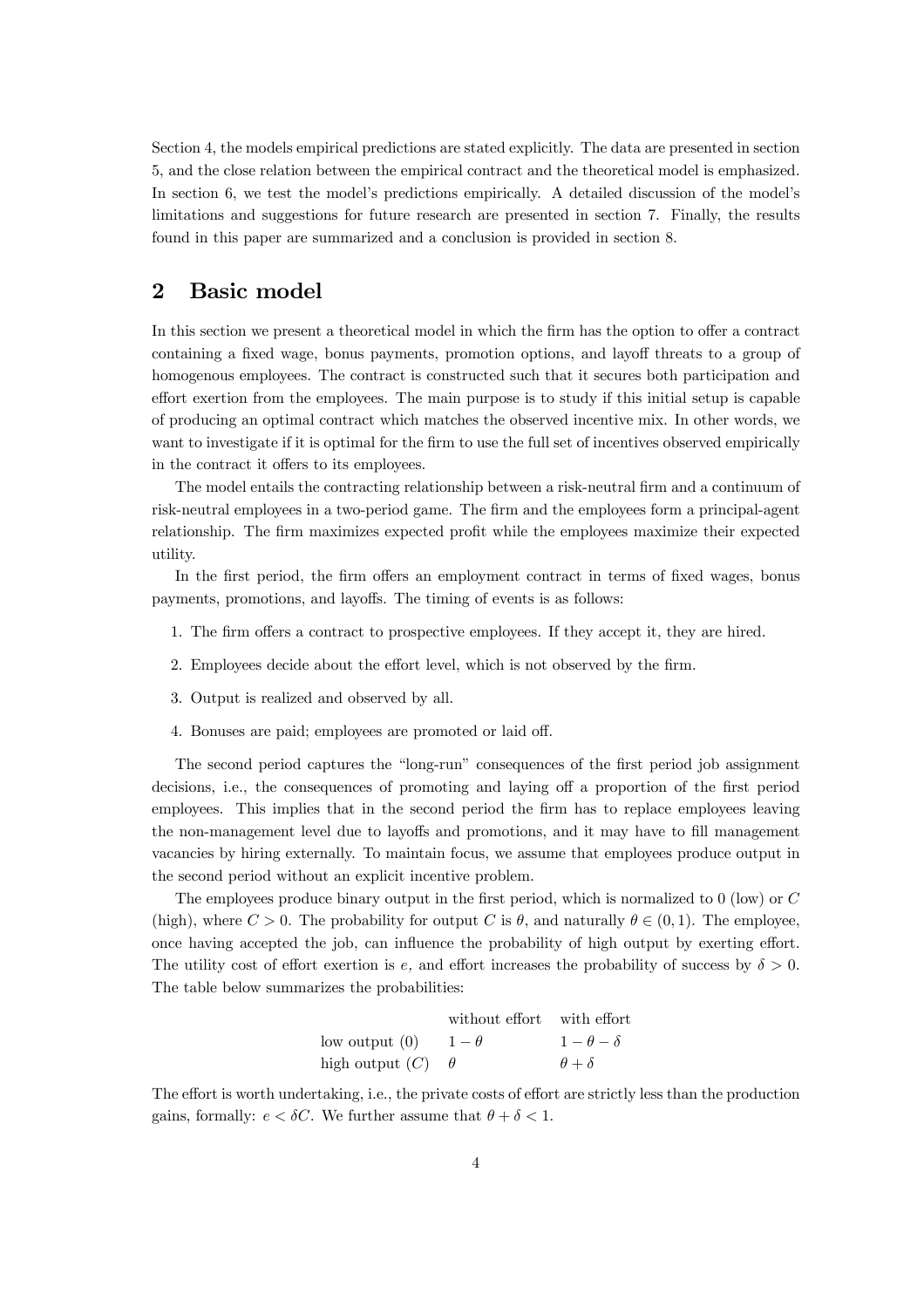The utility of the employee's alternative job options is denoted by  $\overline{U} > 0$ . Furthermore, the additional utility of a promotion is  $U_P > 0$ , and the utility cost from being laid off is  $U_F > 0$ , while there is no utility change if the employee stays with the firm in the same rank. The utility gains of promotion stem from managerial rents and is discussed in detail in the appendix. The utility loss from firing reflects that if an employee is laid off, he or she must search for a new job, which is costly because there are frictions in the labor market.

The firm sets the first period employment contract through the following four parameters:  $\{w, b, \pi_P, \pi_F \}$ . First, a fixed wage  $(w)$  is offered to all individuals who accept the job irrespective of performance. The remaining three parameters are conditional on performance. It is assumed that bonus payments  $(b)$  are paid to well-performing agents, employees with high observable output (high performance) are considered for promotion, and employees with low observed output (low performance) are at risk of being laid off. The conditional promotion probability and the conditional layoff probability are denoted by  $\pi_P$  and  $\pi_F$ , respectively. The parameters are (realistically) constrained as follows:  $w, b \geq 0$ ;  $\pi_F, \pi_P \in [0, 1]$ .<sup>1</sup>

| $\{0, C\}$ | output realizations                                 |
|------------|-----------------------------------------------------|
| М          | managerial output                                   |
| $\,F$      | output in the second period                         |
| $\theta$   | probability that output is high                     |
| $\delta$   | probability increase with effort                    |
| $\epsilon$ | effort cost                                         |
| Ū          | utility of alternative job option                   |
| $U_P$      | utility of a promotion                              |
| $U_F$      | utility cost from being fired                       |
| H          | size-ratio of managerial and employee rank          |
| w          | fixed wage                                          |
| b          | bonus paid conditional on high output               |
| $\pi_P$    | probability of promotion conditional on high output |
| $\pi_F$    | probability of layoff conditional on low output     |
|            |                                                     |

### Table 1: Model parameters

Turnover is costly because it imposes training and recruiting costs on the firm. These costs are summarized in the turnover-cost parameter  $K > 0$ . The equilibrium volume of firm-initiated separations when high effort is elicited is  $(1 - \theta - \delta)\pi_F$ .

Even though employees desire promotion, the number of employees who can be promoted is constrained by the number of vacant positions in management. That is, the volume of promotions  $(\theta + \delta)\pi_P$  is constrained by the volume of exogenous job openings at the managerial level, which is normalized to  $1/H$ . Parameter H can be interpreted as the hierarchical size difference between non-management and management rank. The above argumentation is summarized in the promotion-constraint  $(P)$ :

$$
(\theta + \delta)\pi_P \le \frac{1}{H} \tag{1}
$$

<sup>&</sup>lt;sup>1</sup>Conditioning bonus, promotion and layoffs on output, as above, can be done without the loss of generality, which can be seen from the discussion in the appendix. Furthermore, the continuum of employees makes the contract easily enforcible, even with non-integer probabilities.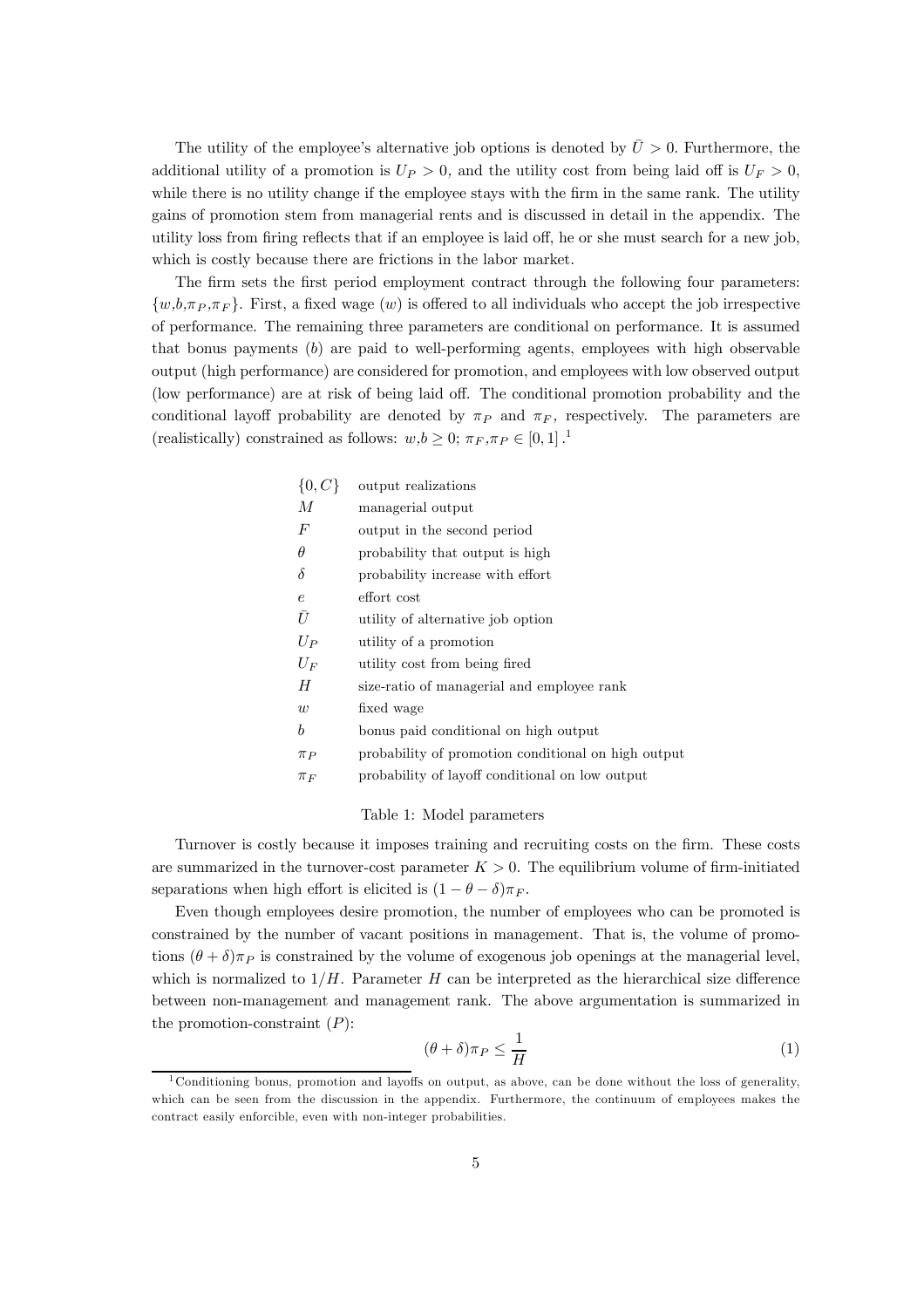It is assumed that  $(\theta + \delta) < H$ , which implies that not all well-performing employees can be promoted.

In the second period, the firm has two hierarchical ranks: non-management and management. The two-layer hierarchy provides the simplest setting in which the incentive mix can be analyzed without analyzing complicated multi-layer hierarchies. Employees uniformly produce output  $F$ , and employee compensation is normalized to zero. Managers consist of promoted non-management employees and individuals hired from the external labor market directly into management. Managerial incentives and participation are not modeled explicitly, and their contribution to the firm's profit is the fixed-value M. We assume that  $F < M$ , i.e., managerial output is more important than employee output. This follows from the fact that managers affect the output of multiple non-management employees. Manager pay is also normalized to zero in order to focus on incentives at the non-management level.

In order to keep the analysis tractable, it is assumed that the firm has all the bargaining power. Furthermore, two tie-breaking rules are imposed. First, indifferent players act such that the other player is better off. Second, employees are assumed to prefer less risky payments with the same mean as a form of moderate risk aversion. The model's parameters are presented in Table 1.

Finally, the observed incentive mix is defined:

Definition 1 The observed incentive mix is the equilibrium in which the firm strictly prefers to set all the parameters  $\{w, b, \pi_P, \pi_F\}$  to non-zero values.

### 2.1 Contracting problem

The contracting problem is summarized in the following equations:

$$
\max_{w,b,\pi_F,\pi_P} (\theta + \delta)C + M/H + F - w - (\theta + \delta)b - (1 - \theta - \delta)\pi_F K - \frac{K}{H}
$$
 (2)

subject to

| (IC)           | $w - e + (\theta + \delta)[b + \pi_P U_P] - (1 - \theta - \delta)\pi_F U_F \geq w + \theta[b + \pi_P U_P] - (1 - \theta)\pi_F U_F$ |  |
|----------------|------------------------------------------------------------------------------------------------------------------------------------|--|
| (IR)           | $w - e + (\theta + \delta)[b + \pi_P U_P] - (1 - \theta - \delta)\pi_F U_F \geq U$                                                 |  |
| (P)            | $(\theta + \delta)\pi_P \leq \frac{1}{H}$                                                                                          |  |
| non-negativity | $w, b \geq 0$                                                                                                                      |  |
| probability    | $\pi_F, \pi_P \in [0,1]$                                                                                                           |  |

Intuitively, the program above states that the firm maximizes profit. Employees contribute to firm profit by providing the high output C with probability  $(\theta + \delta)$  in the first period. In the second period managers and employees both contribute to firm profitability. Each manager contributes to profit by  $M$ , and their number is  $1/H$ . Employees produce output  $F$ .

In exchange for time and effort, employees are compensated. The firm pays fixed wages  $(w)$ with certainty and bonuses (b) with probability  $(\theta + \delta)$ . In addition, the firm has to incur costs of turnover  $(K)$  from two sources. First, it lays off low performing employees with probability  $\pi_F$ . Second, it has to hire the volume  $1/H$  employees either to fill management positions or to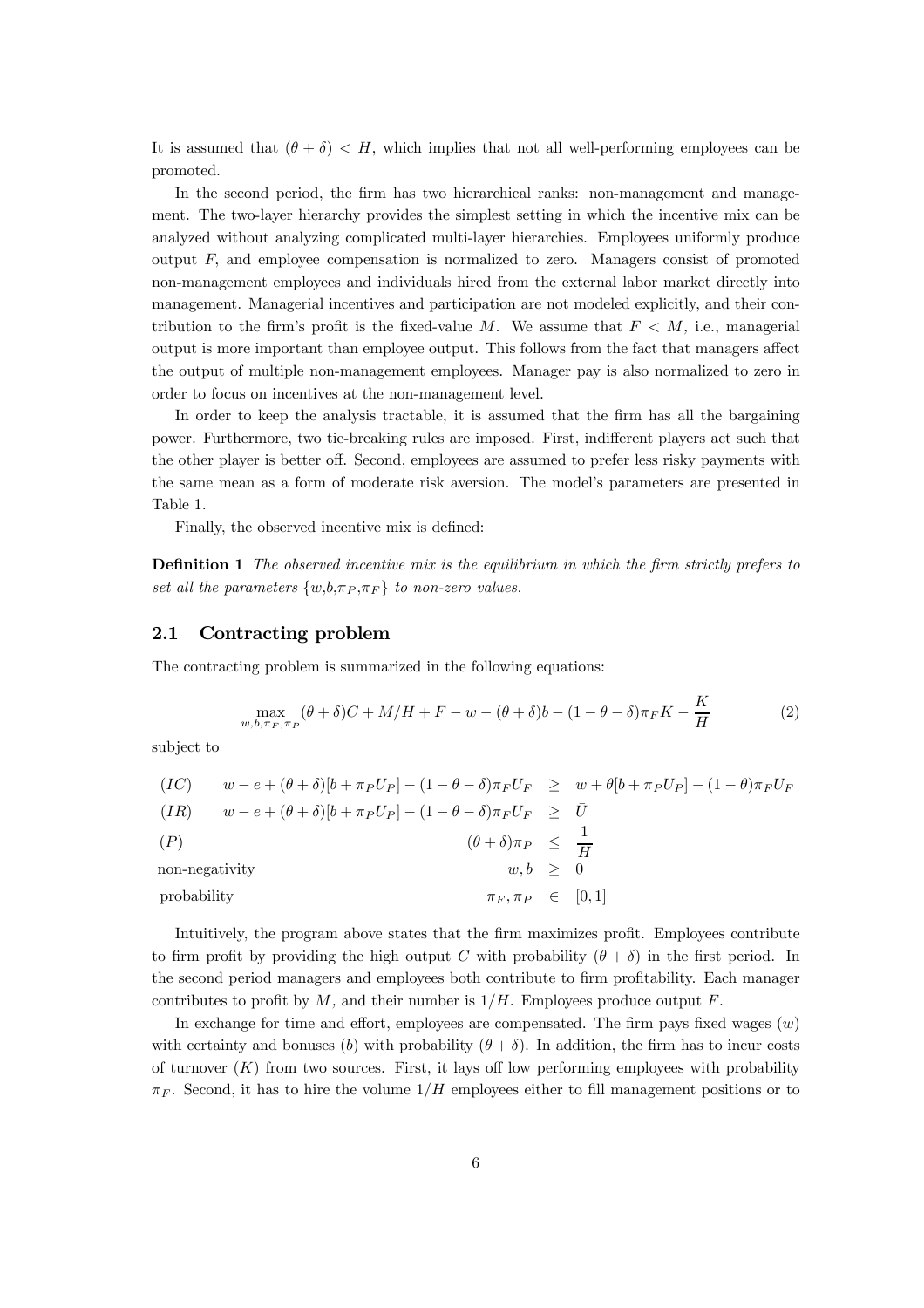replace promoted employees. Finally, managerial and employee pay is normalized to zero in the second period; thus, it is not displayed.

The IC-constraint implies that the employee accepting the contract is better off by exerting the first-best high effort in the first period. The left-hand side shows the worker's utility given effort. The employee receives the fixed wage  $(w)$  and incurs the cost of effort  $(e)$ . Furthermore, the probability  $(\theta + \delta)$  of high output leads to bonus payments (b) and chances for promotion  $(\pi_P)$ , which provides utility  $(U_P)$ . Also, the employee has a lower probability  $(1 - \theta - \delta)\pi_F$  of being laid off and hereby incurring the disutility  $(U_F)$ . The right-hand side shows the worker's compensation without effort-exertion. Here the chances for bonuses and promotions are lower (θ) and that of layoff  $(1 - \theta)\pi_F$  higher. Thus, bonuses, promotions, and layoffs are in principle used to induce effort.

The IR-constraint states that employees are better off accepting the contract. The left-hand side of the equation is the same as in the  $IC$ -constraint, i.e., the utility of exerting effort. This utility must exceed the utility of the employee's outside option  $(\bar{U})$ .

The other constraints follow directly from the assumptions. Wages and bonuses must be non-negative as the non-negativity constraints imply. Finally, conditional firing and promotion probabilities must be on the unit interval.

### 2.2 Solving the basic model

Notice first that in equilibrium the promotion constraint  $(P)$  is always binding while the promotion probability  $(\pi_P)$  is still less than unity. If P is slack, the firm can increase promotions and in exchange decrease bonuses, fixed wages, and the costly layoffs, which naturally leads to higher profits. Alternatively, the firm can increase employee welfare. Hence, even in the case where wages, bonuses, and layoffs all take zero values, the firm can increase the welfare of its employees without additional costs. Thus, in equilibrium the P-constraint is binding. In other words, there are ports of entry, as suggested in Doeringer and Piore [1971].

By definition, the observed incentive mix arises only if all four parameters are set to non-zero values. It is thus enough to focus our attention on binding  $IR$ - and  $IC$ -constraints. To see that, consider the following. First, either the individual rationality  $(IR)$  constraint binds or the wage is set to zero in the profit-maximizing equilibrium. If it does not bind, the wage must be zero, or else the firm would reduce the fixed wage and thereby increase its profit.

Similarly, the incentive compatibility constraint (IC) binds or the bonus is set to zero in equilibrium. If the  $IC$ -constraint does not bind, the bonus must be zero, or else the firm would decrease bonus payments. If the IR-constraint binds, the firm can lower bonus payments (and increase fixed wages) to make the employees better off. If the  $IR$ -constraint does not bind, the firm can lower bonus payments without wage compensation and increase profits.

In sum, the observed incentive mix can only arise when all the  $IR<sub>z</sub>$ ,  $IC<sub>z</sub>$  and  $P<sub>z</sub>$  constraints bind. Consequently, whenever the observed incentive mix is possible, the original four-parameter incentive problem is reduced to a single-parameter optimization. Expressing the profit as a function of  $\pi_F$ , the first-order condition reveals that the objective function is maximized when the layoff probability is minimized and set to zero. Thus, the observed incentive mix cannot arise in the basic model.

The intuition is that layoffs are more costly than promotions and bonuses to motivate workers.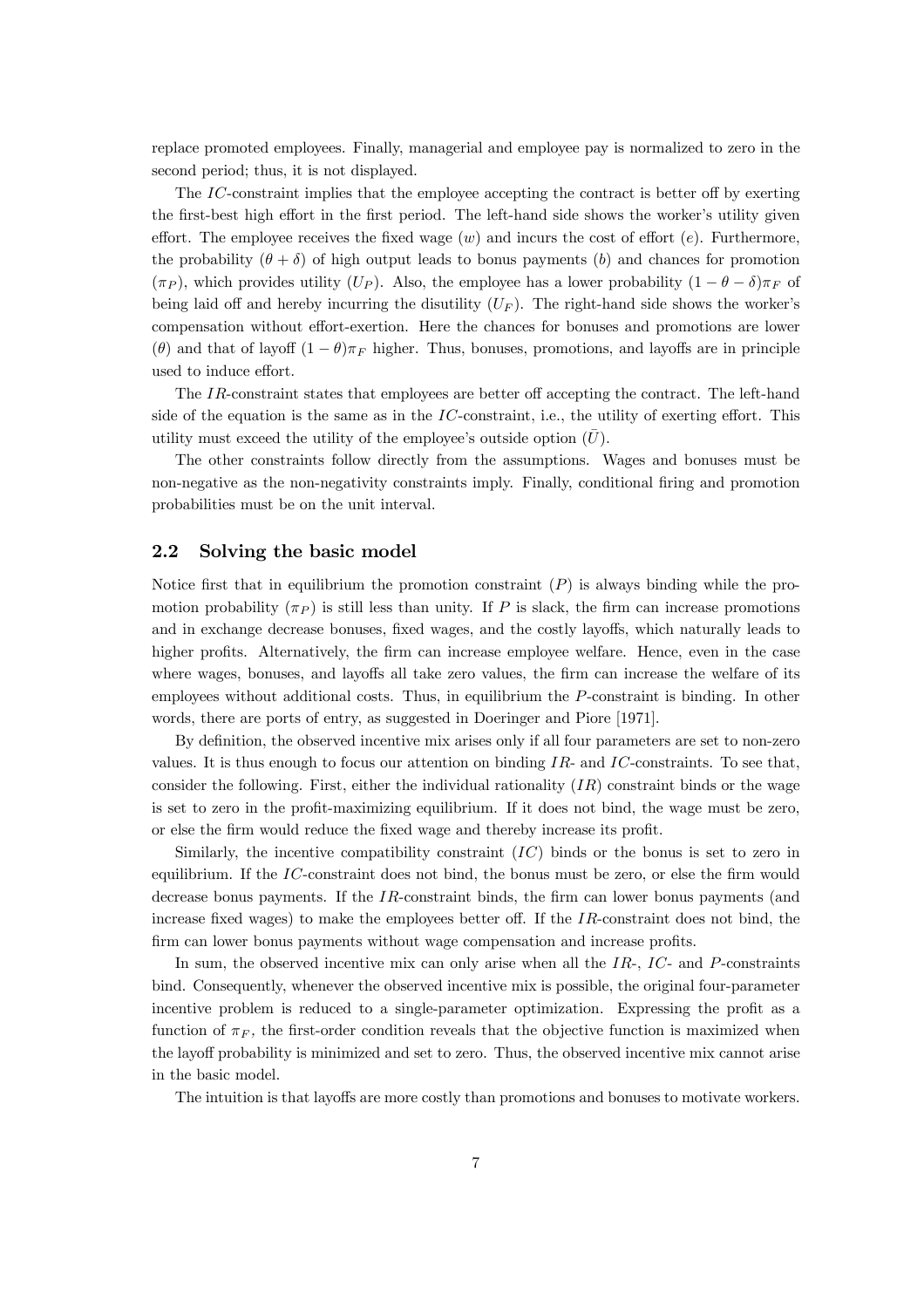Layoffs creates two social costs: cost of hiring and utility loss of firing. In equilibrium these two costs are born by the firm. Consequently, layoffs are necessarily set to zero. Lemma (1) summarizes the result. The proof of the lemma is provided in the appendix as are the proof of other statements.

Lemma 1 In the basic model incentives are given through bonuses and promotions but not through layoffs. Thus, the observed incentive-mix does not arise.

The results of the basic model can be interpreted as evidence for a hierarchy of incentives. The firm prefers to use promotions because they exploit costless residual rents. If additional incentives are needed (to satisfy the  $IC$ -constraint), the firm turns to using bonuses. Finally, to ensure worker participation (and to satisfy the  $IR$ -constraint), the firm uses fixed wages, but only if bonuses and promotions are insufficient. Layoffs, however, are never used because of their cost-disadvantage.

Finally a few words about rents in the model. By assumption there is no ex-ante rent (because the individual rationality constraint  $(IR)$  is binding). However, the fact that layoffs cause disutilities  $(U_F)$  shows that interim there is rent. The interpretation is that even though the worker is initially indifferent between the firm's offer and other offers, going back to the labor market to search is costly. Thus, interim there is rent from retaining the job, and the firm can exploit this feature to motivate the worker. However, Lemma (1) states that motivating through layoffs is more costly than motivating through bonus payments.

# 3 Job-assignment model

In this section, the basic model is extended to accommodate employee heterogeneity. The profitmaximizing firm is now interested in sorting and selection of employees because the quality of the workforce and the allocation of employees to jobs (non-management vs. management jobs) are important for the firm's overall productivity. This implies that the firm has an additional motivation (besides incentive purposes) to promote and lay off employees because the two devices can be used to adjust the quality of the workforce at both hierarchical levels.2

The job-assignment model is used for two purposes. First, it is shown that sorting and selection considerations lead to the observed incentive mix. Second, the model can be utilized to characterize the firm's selection scheme, which leads to empirical predictions about employees careers. Hence, the model provides a set of broader predictions in addition to the observed incentive mix, which can be used to establish the empirical relevance of the theoretical model.

### 3.1 The observed incentive mix

Potential employees are heterogeneous. There are good employees  $(G)$  with high ability and bad ones (B) with low ability. Good employees are more likely to produce a high output compared to bad employees, i.e.,  $\theta_G > \theta_B$ . However, neither the firm nor the employee is able to observe

<sup>&</sup>lt;sup>2</sup>We continue to assume that sorting is based on performance in the job assigment model. This assumption is without the loss of generailty, as discussed in the appendix.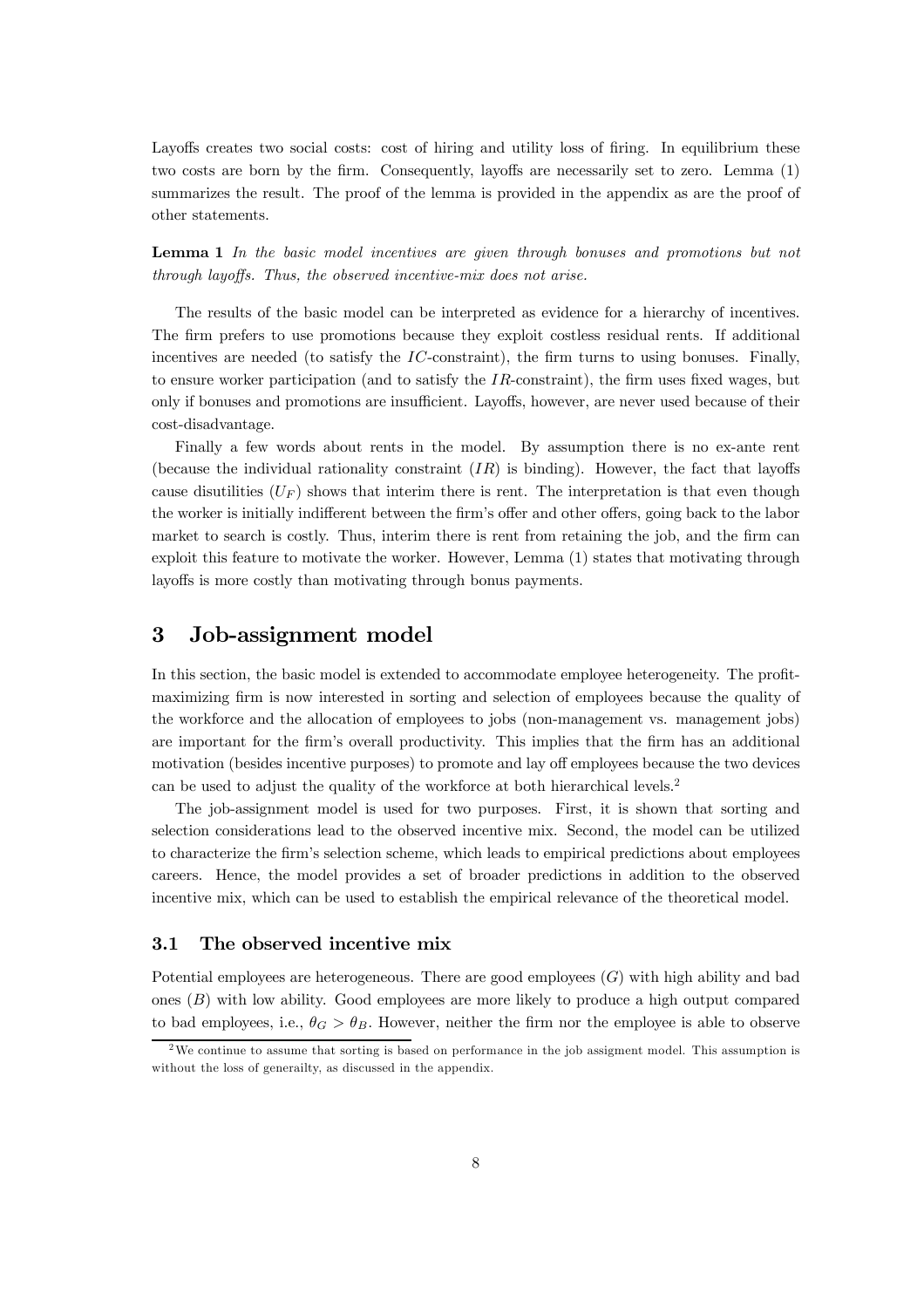the ability of the employee. Consequently, employees (both good and bad ability ones) face a single outside option providing utility  $\bar{U}^3$ .

The firm's external labor market consists of a proportion  $\mu$  of high ability individuals. Since the firm can use promotions and layoffs to sort and select employees in the first period, the secondperiod employee composition can differ from the composition in the external labor market. For this reason, the proportion of high ability types in the second period in non-management is denoted by  $\mu_F$ , and the proportion of high ability types in management is  $\mu_M$ .

Employee quality affects production in the second period because both managerial  $(M)$  and employee (F) output depend on workforce quality, i.e.,  $M(\mu_M)$  and  $F(\mu_F)$ . The output functions are assumed to be concave. Hence, the first derivatives are positive,  $M', F' > 0$ , and the second derivatives negative,  $F'', M'' < 0$ , meaning that the marginal returns to quality are decreasing. Furthermore, managerial quality is assumed to be weakly more important than employee quality, formally  $M(x) \ge F(x)$  and  $M'(x) \ge F'(x)$ :  $\forall x \in [0,1]$ .

First, the contracting problem is outlined. As prospective employees do not know their ability, the firm is unable to write a contract to elicit self-selection ex-ante. Thus, a pooling equilibrium necessarily arises, which can be summarized as follows:

$$
\max_{w, b, \pi_F, \pi_P} \frac{M(\mu_M)}{H} + [\theta_B + \mu(\theta_G - \theta_B) + \delta](C - b) + F(\mu_F) - w
$$
(3)  
–[1 - \theta\_B - \mu(\theta\_G - \theta\_B) - \delta]\pi\_F K -  $\frac{K}{H}$ 

subject to  $4$ 

(IC)  
\n
$$
b + \pi_P U_P + \pi_F U_F \geq \frac{e}{\delta}
$$
\n
$$
(IR) \quad w - e + (\theta_B + \mu(\theta_G - \theta_B) + \delta)[b + \pi_P U_P] - (1 - \theta_B - \mu(\theta_G - \theta_B) - \delta)\pi_F U_F \geq \overline{U}
$$
\n
$$
(P) \quad (\theta_B + \mu(\theta_G - \theta_B) + \delta)\pi_P \leq \frac{1}{H}
$$
\nnon-negativity\n
$$
0 \leq w, b
$$
\nprobability\n
$$
\pi_F, \pi_P \in [0, 1]
$$

Second, managerial and employee second-period equilibrium composition is determined in Lemma  $(2)$ .

**Lemma 2** In the second period, the equilibrium proportion of good workers  $(\mu_F)$  in non-management depends on the layoff and promotion probabilities:

$$
\mu_F = \mu + \mu (1 - \mu)(\theta_G - \theta_B)(\pi_F - \pi_P) \tag{4}
$$

and the proportion of good quality workers in management  $(\mu_M)$  is determined as:

$$
\mu_M = \mu(\theta_G + \delta)\pi_P H + \mu(1 - \pi_P H (\theta_B + \mu(\theta_G - \theta_B) + \delta)).
$$
\n(5)

Furthermore,  $\mu_F$  increases in the layoff rate and decreases in the promotion rate.

 $3$ Mutually unknown ability can be thought of as modeling fresh college graduates entering a firm. The graduates might not have significant information advantage because they do not know the actual work environment.

 ${}^{4}$ The IC-constraint displayed below saves on notation and is a straightforward simplification of both employee types' IC constraints.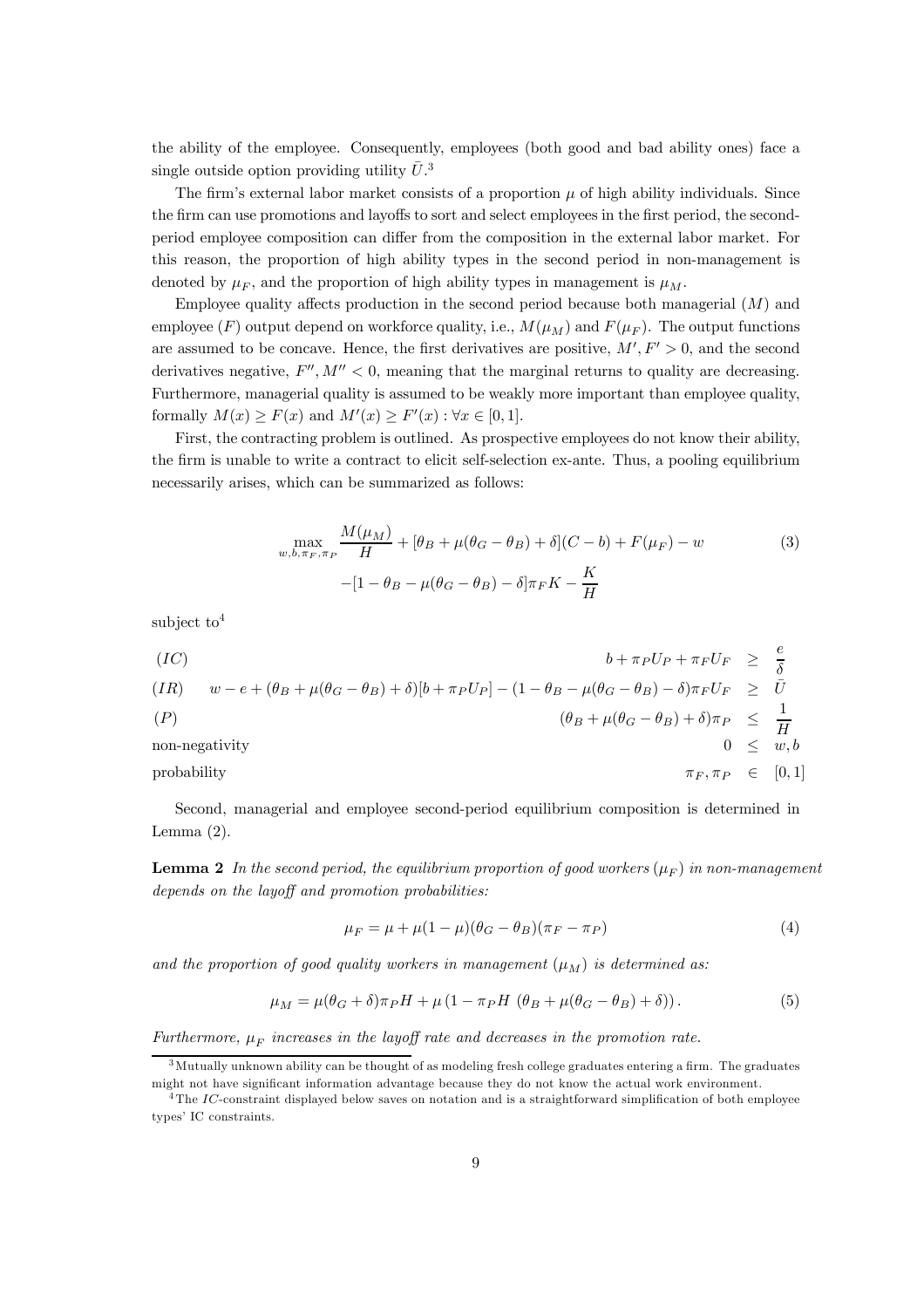The first term in equation (4) states that employee quality is affected by the quality of the workforce in the external labor market  $(\mu)$ . The second term summarizes the effects of on-the-job selection. In particular, it shows that employee heterogeneity affects the efficiency of the selection regime. Heterogeneity can be measured as the difference between the abilities of good and bad employees  $(\theta_G - \theta_B)$  and also by the variance of the distribution of the two types  $(\mu(1 - \mu))$ . Layoffs  $(\pi_F)$  affect employee quality positively because layoffs are more likely to weed out bad employees. Promotion  $(\pi_P)$ , however, decreases quality because better employees are more likely to be promoted.

Managerial quality depends on the quality of employees promoted from the employee level and the quality of those hired from outside. The first term in (5) shows the effect of promotions. The second term summarizes the quality effects of hiring from the external labor market. As only well-performing agents are promoted, employees promoted from inside are better on average than managers hired from outside of the firm.

To solve the model, notice again that the promotion constraint  $(P)$  is binding in equilibrium. The firm would like to promote as many well-performing employees as possible to increase either firm profit or employee well-being as in the basic model. Furthermore, job assignment considerations are also calling for promotion of high performers instead of hiring untested outsiders into management. Promoting high-output employees improves the equilibrium composition of managerial rank through equation (5) in Lemma (2). On the other hand, increased promotions decrease employee composition by equation (4). However, the net effect of promoting high performers is positive because second-period managerial quality is more important than employee quality:  $M(x) > F(x)$  and  $M'(x) \ge F'(x)$ :  $\forall x \in [0,1]$ . In sum, ports of entry prevail also in the job assignment model.

Furthermore, if the observed incentive mix prevails, then again the  $IR$ - and  $IC$ -constraints must bind. The logic is the same as in the basic model. Consequently, the observed incentive mix can only arise if all of the three constraints are binding. Assume for now and verify later that the observed incentive mix can arise. Given the binding constraints, the profit function can be expressed as a function of the layoff parameter  $(\pi_F)$ . The profit-maximizing first order condition with respect to  $\pi_F$  can be expressed as:

$$
\frac{\partial F}{\partial \mu_F} \mu (1 - \mu)(\theta_G - \theta_B) = [1 - \theta_B - \mu(\theta_G - \theta_B) - \delta](U_F + K)
$$
\n(6)

The left-hand side of (6) summarizes the gains from layoffs. These gains are indirect and stem from improved employee quality in the second period. The term  $\frac{\partial F}{\partial \mu_F} > 0$  shows that this indirect effect is positive. Thus, the positive effect is larger when employee heterogeneity is high, i.e., when both the quality differences  $(\theta_G - \theta_B)$  and the variance in workforce quality  $\mu(1 - \mu)$ is high.

The right-hand side of equation (6) summarizes the costs of layoffs. First, employees need compensation to join the workforce in order to offset expected job search costs  $U_F$ . Second, the firm incurs training costs  $K$ .

The first order condition shows that in the job assignment model layoffs are not necessarily set to zero. Hence, the observed incentive mix arises in the following case: First, the optimal firing rate implied by equation (6) is strictly positive (remember that promotion is necessarily positive by the binding P constraint). Second, the firm pays positive bonuses only if promotions and layoffs do not provide strong enough incentives. Third, the firm pays positive wages only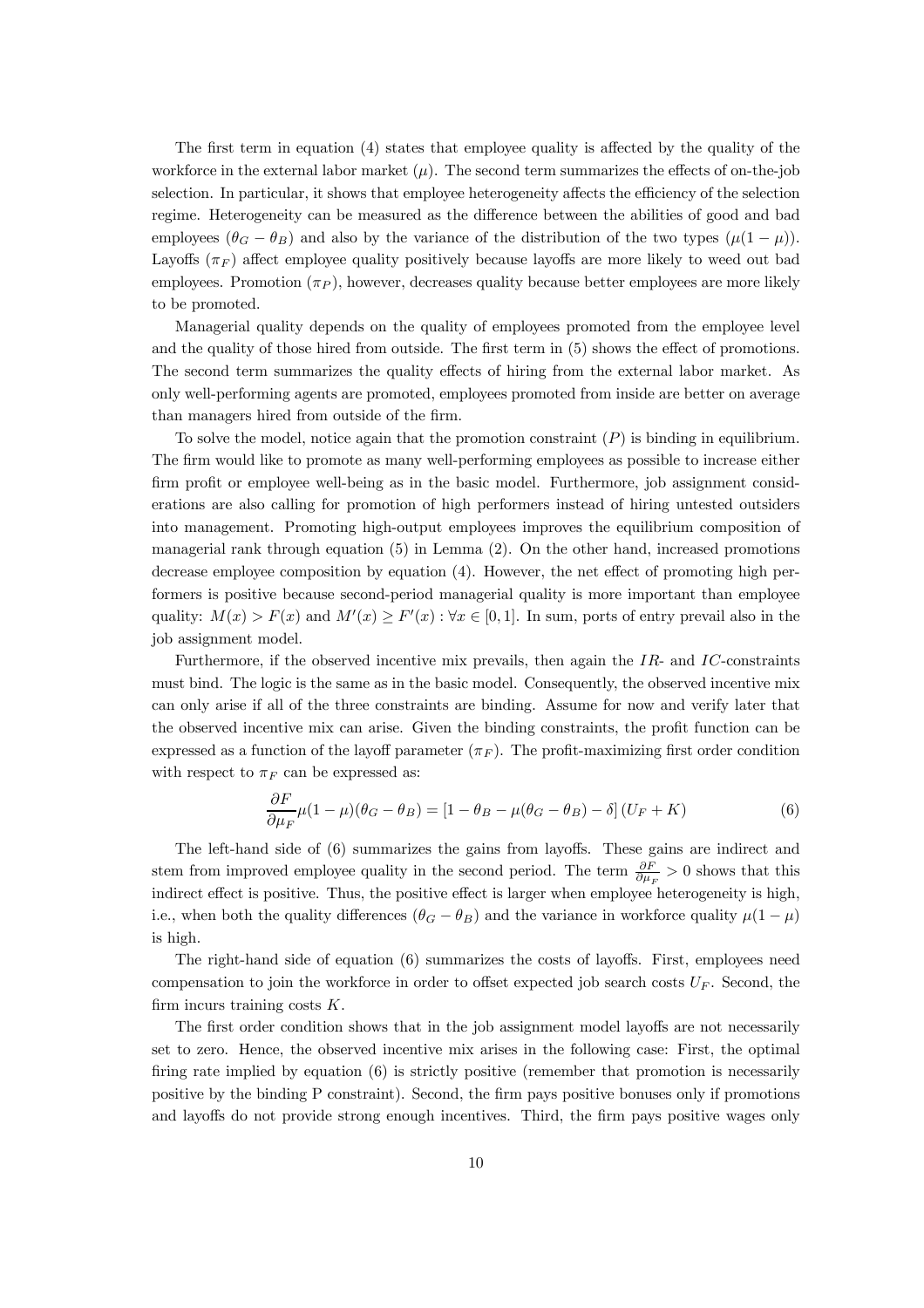if the promotions, layoffs and bonuses do not compensate sufficiently for the outside job offer. Lemma (3) summarizes the conditions required for the observed incentive mix to arise.

Lemma 3 In the job-assignment model the observed incentive mix of fixed wages, bonus payments, promotions, and layoffs arises in equilibrium if the following three conditions are satisfied: First,  $\pi'_F$  implied by (6) is strictly positive. Second, promotions implied by binding P:

$$
\pi_P^* = \frac{1}{H(\theta_B + \mu(\theta_G - \theta_B) + \delta)}
$$

and  $\pi_F^* = \min \{ \pi'_F, 1 \}$  does not provide enough incentives, so positive bonuses  $(b^*)$  are needed:

$$
b^* = \frac{e}{\delta} - \pi_P^* U_P - \pi_F^* U_F > 0
$$

Third, with  $\pi_P^*, \pi_F^*, b^*$  positive fixed wages  $(w^*)$  are required for employees to accept the contract

$$
w^* = \bar{U} - (\theta_B + \mu(\theta_G - \theta_B))[b^* + \pi_P^* U_P] + (1 - \theta_B - \mu(\theta_G - \theta_B))\pi_F^* U_F > 0
$$

The results in Lemma (3) are explicit about the hierarchy of incentives. In the job assignment model, promotions and layoffs are used first. If additional incentives are required, they are provided through bonuses. Finally, wages are used to make the employee accept the firm's offer.

### 3.2 The optimal use of layoffs

From the discussion above is becomes clear that firms benefits from layoffs if they face a heterogeneous workforce. However, there are two reasons why the firm may not be able to harvest these gains. First, the costs associated with turnover may exceed the benefits of employee sorting and selection. Second, government regulations may prevent layoffs. Both situations will reduce the profitability of the firm.

The gains from layoffs can be read directly from the left-hand side in the first order condition of the job-assignment model (equation (6)). First, the stronger long-run employee output (F) responds to quality improvements, the more the firm is interested in sorting and selecting its workforce. Second, the degree of employee heterogeneity adds to the benefits from layoffs. Intuitively, the more heterogeneous newly hired employees are, the more is to be gained from on-the-job sorting and selection.5

Variables on the right-hand side of (6) reduce the gains from layoffs. That is, the disutility of being fired  $(U_F)$  and turnover costs  $(K)$  have a negative effect on the layoff rate. This follows from the fact that the firm shoulders all the costs of turnover in equilibrium. Naturally, a reduction of these costs implies that the firm can benefit more from sorting and selection.

This discussion suggests that the gains from layoffs are particularly important when production is highly sensitive to the quality of the workforce and when employee heterogeneity is high. It also emphasizes that economic policy reducing the turnover costs and labor market frictions are beneficial to firms because both factors determine the extent to which firms can rely on sorting and selection. In addition, it should be stressed that highly regulated labor markets,

<sup>&</sup>lt;sup>5</sup>Note that the heterogeneity measure  $\mu(1-\mu)(\theta_{G}-\theta_{B})$  is the first derivative of the second-period equilibrium employee quality  $(\mu_F)$  with respect to the firing parameter  $(\pi_F)$ .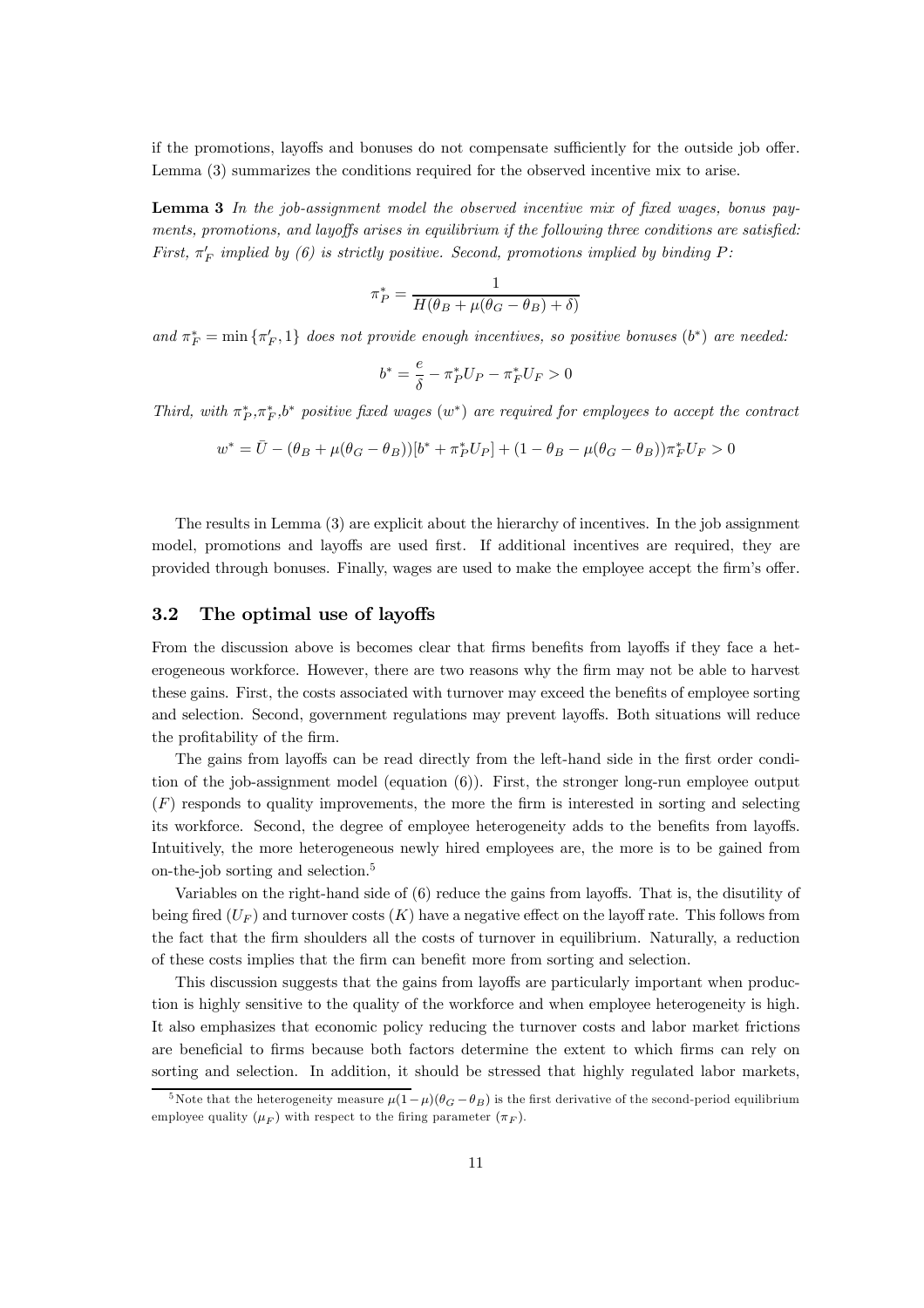where it is very costly or almost impossible to layoff employees, place firms in a disadvantaged situation when competing internationally because firms benefit from sorting and selection, even in situations where employment is stable.

### 3.3 The selection regime

The employment contract has profound implications for the firm's internal dynamics. The reason is that the conditional promotion and layoff probabilities ( $\pi_P$  and  $\pi_F$ ) affect the workforce composition in the firm, as is established in Lemma (2). Furthermore, because high and low ability employees differ in their expected productivity, the ongoing sorting and selection (even beyond the second period) also affect the individual's employment prospects. In order to fully understand the consequences of sorting and selection, we will formally characterize the firm's selection regime and state conditions under which a particular selection regime will arise.

The contract implies that a proportion of the employees with high performance (who are more likely to be high ability employees) are promoted out of non-management each period. This will naturally imply that the quality of the group of employees passed over for promotion declines with tenure. We define this as negative selection on tenure. However, the picture may change if the firm lays off a sufficiently large proportion of employees with low performance (who are more likely to be low ability employees). In fact, if layoffs are used sufficiently frequent, the quality of the workforce in non-management will improve with tenure, and positive selection on tenure will arise. Thus, we make the following definitions:

**Definition 2 (Selection)** When the quality of the workforce increases with tenure conditional on rank, the firm has positive selection on tenure. In contrast, when the quality of the workforce declines with tenure conditional on rank, the firm has negative selection on tenure.

In addition to this, it should be recognized that if employee sorting is relevant, then it will only be optimal for the firm to promote employees with high performance. Hence, selection on rank is positive.

Selection on rank is unambiguously positive. Selection on tenure, however, can be either positive or negative. The outcome is determined by the frequency with which low performing employees are weeded out and high performing employees are promoted. The intuition is formalized in Lemma (4).

Lemma 4 The firm has positive selection in rank. Selection on tenure is negative if

 $\pi_P > \pi_F$ 

and positive if

 $\pi_P < \pi_F$ 

The close link between the selection regime and the employees careers' has been established in previous research, but the focus has exclusively been on negative selection, see Medoff and Abraham [1980, 1981], Lazear [1992], Gibbs [1995]. For instance, based on a series of empirical findings, Medoff and Abraham [1980, 1981] write "... the negative within-grade-level correlation, which we suspect exists between experience and ability." Lazear [1992] continues this discussion, arguing that "Individuals who remain on the job longer, do worse than those who are promoted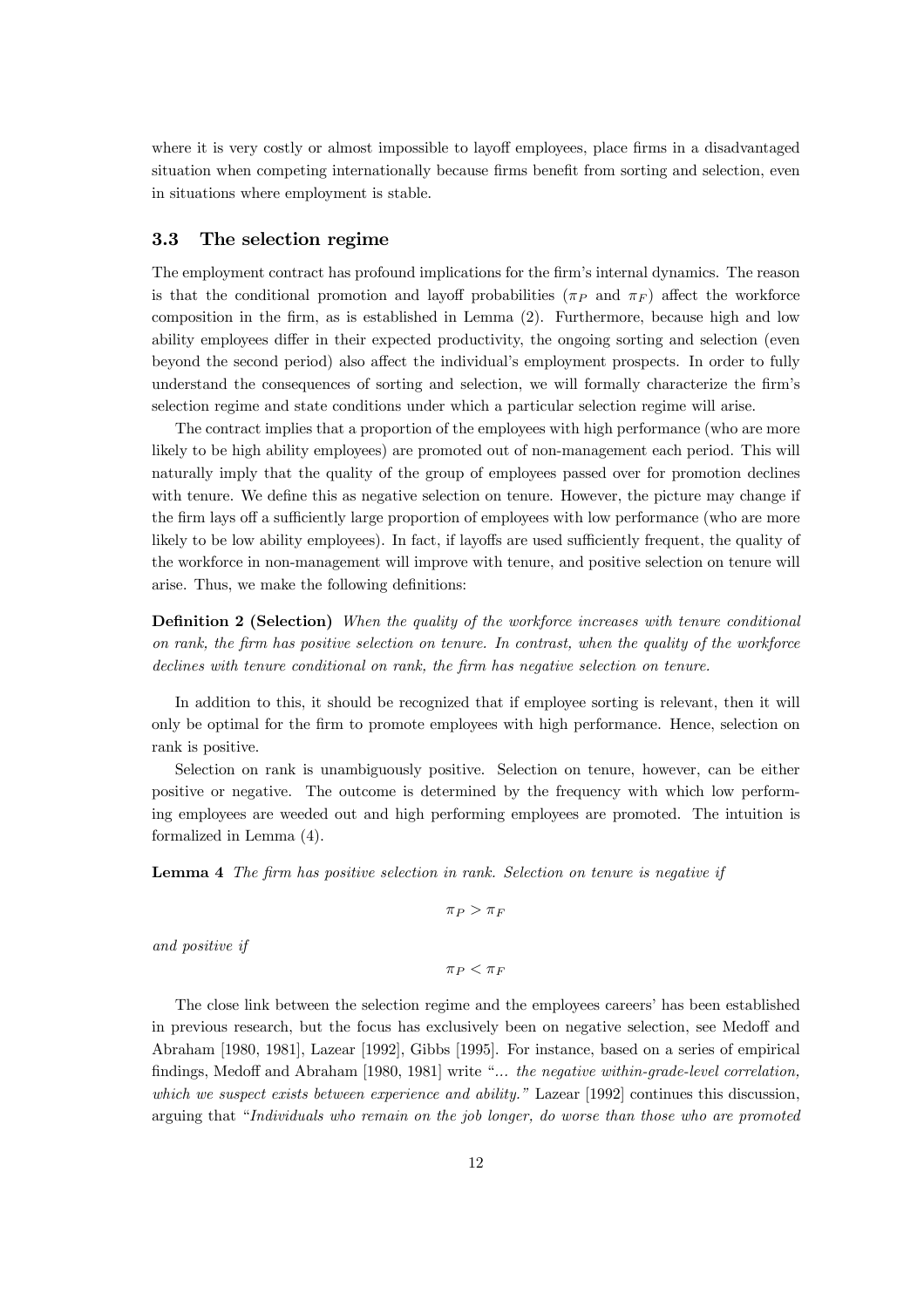out early. Wages actually decline with job tenure, probably reflecting the fall in the average worker's quality with length of time in the job." In terms of our model these statements can be interpreted as negative selection. A more detailed discussion is given in Gibbs [1995], who argues that "... employees are continuously selected out through promotions, demotions, or exits. Because of these selection effects, ability of the group should decline with tenure..." In contrast to the earlier examples, Gibbs recognizes that the selection process is affected by layoffs, but that does not change the result that selection on tenure is negative.

From this discussion it becomes clear that negative selection on tenure is a possibility, but not a rule. If the layoff probability exceeds the promotion probability, the selection scheme in tenure shifts from negative to positive. As it will turn out in the empirical analysis conducted below, our firm has a positive selection on tenure, which provides a counterexample to the earlier conclusions drawn about negative within-rank employee selection in the literature.

# 4 Empirical predictions

In this section we will derive the empirical predictions of the job assignment model. This is done in three steps. First, we show how the basic assumption of the model regarding employee sorting can be tested empirically. Second, an empirical strategy for identification of the firm's selection scheme is proposed. Finally, the model's broader predictions related to the employees' careers are stated.

### 4.1 Employee sorting

The key finding in the job assignment model is that the observed incentive mix is an optimal contract. This result relies strongly on the assumption that employee sorting contributes to overall profit. Furthermore, sorting should be based on performance because of the positive correlation between performance and unobserved employee ability. In particular, the firm should promote employees with high performance and lay off employees with low performance.

In order to test this hypothesis empirically, a measure of performance or a measure highly correlated with performance is required. In the empirical analysis conducted below, we use the information about bonus payments to establish if the employee had high performance, i.e., if a person received a bonus (b) during the preceding 12 months, the person must have had high performance. The power of using this measure over a performance scale created by subjective evaluation is that bonus payments induce costs on the firm. Thus, the firm will only signal high performance to the employees if it is indeed associated with high productivity. In contrast, firms may want to distort subjective performance evaluations without associated payments, see MacLeod [2003].

Using bonus payments as a measure for performance allows us to test the basic assumption of the model directly by estimating the effect of bonus payments on the promotion and layoff probabilities. From the model we know that the conditional probabilities are:

|                          |         | Promotion Layoff |         |
|--------------------------|---------|------------------|---------|
| Bonus payment            | $(b=1)$ | $\pi_P$          |         |
| No bonus payment $(b=0)$ |         | $^{\circ}$       | $\pi_F$ |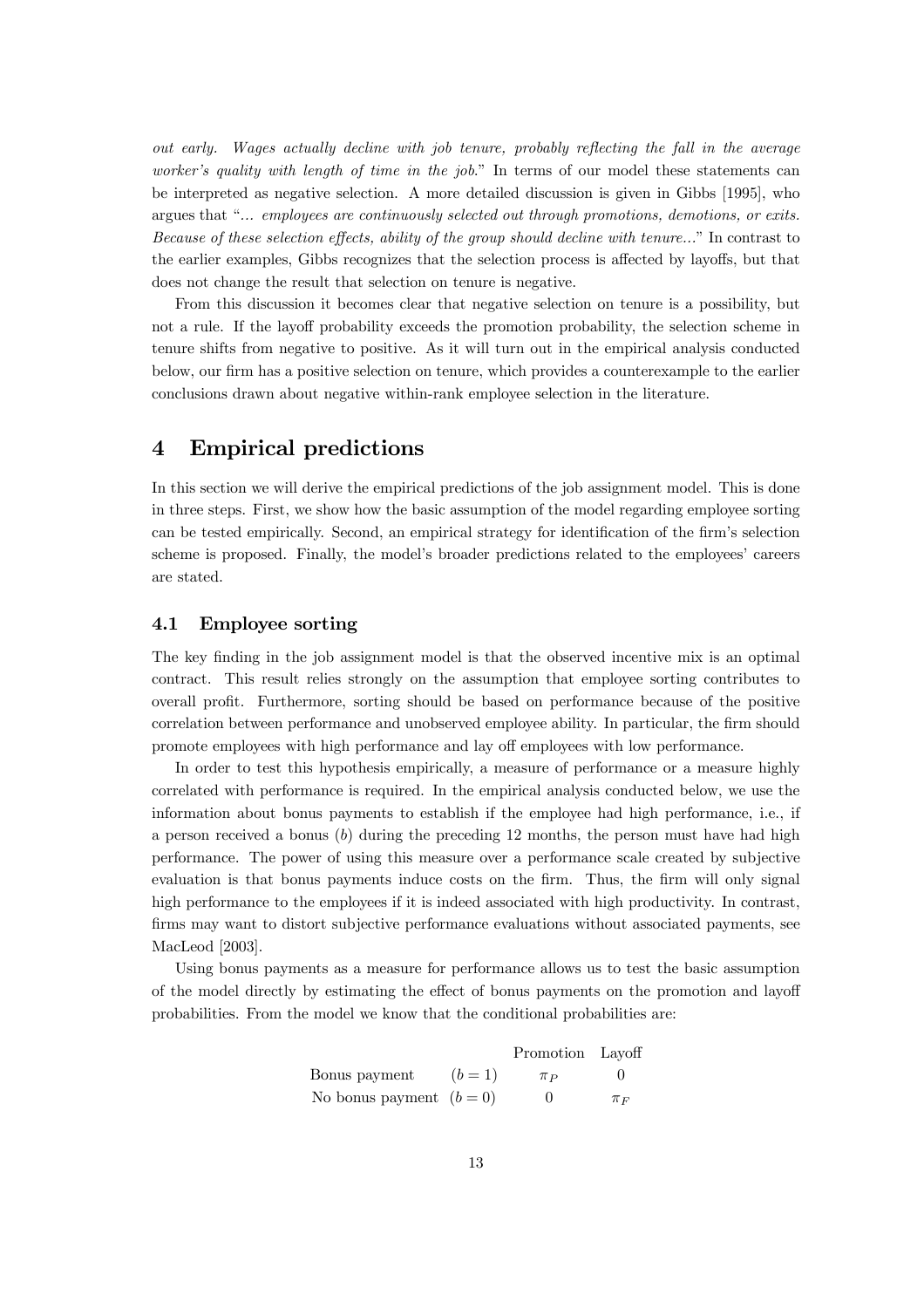This implies that the unconditional promotion and layoff probabilities for the high and low ability employees become:

$$
Pr(Promotion|j) = Pr(b = 1|j)\pi_P = (\theta_j + \delta)\pi_P
$$

and

$$
Pr(\text{Layout}[j]) = Pr(b=0|j)\pi_F = [1 - (\theta_j + \delta)]\pi_F.
$$

Where  $j = G, B$ . Recall that  $\mu_F$  is the proportion of high ability employees in non-management. Then we can write the probability of being promoted or laid off in a given period as:

$$
Pr(Promotion) = \mu_F [(\theta_G + \delta)\pi_P] + (1 - \mu_F) [(\theta_B + \delta)\pi_P]
$$

and

$$
Pr(\text{Layout}) = \mu_F \left[ 1 - (\theta_G + \delta)\pi_F \right] + (1 - \mu_F) \left[ 1 - (\theta_B + \delta)\pi_F \right].
$$

Naturally,

$$
\frac{\Delta \Pr(\text{Promotion})}{\Delta b} > 0
$$

and

$$
\frac{\Delta \Pr(\text{Layout})}{\Delta b} < 0.
$$

Empirically we will use these cross-sectional relations to test for performance based sorting. Hence, the models first empirical prediction:

Predictions 1 (Sorting) Sorting based on performance is a necessary condition for the observed incentive-mix of fixed wages, bonuses, promotions, and layoffs to be an optimal contract. In particular, under performance based sorting, employees with high performance are more likely to be selected for promotion, and employees with low performance are more likely to be laid off.

### 4.2 Career dynamics

From the discussion above it is clear that performance based sorting strongly influences the evolution of the employees' careers. For instance, the firm is relatively more likely to select a high ability employee for promotion and to lay off low ability employees (recall that  $\theta_G > \theta_B$ ). In Lemma (4) we established how these mechanisms will lead to a selection scheme which is either positive or negative on tenure. For instance, if the firm promotes high performing employees and layoffs occur sufficiently frequently, the quality of the workforce in non-management will increase with tenure, leading to a selection scheme which is positive in tenure. Negative selection on tenure occurs if the condition is reversed. Additional results about the selection on rank can also be established.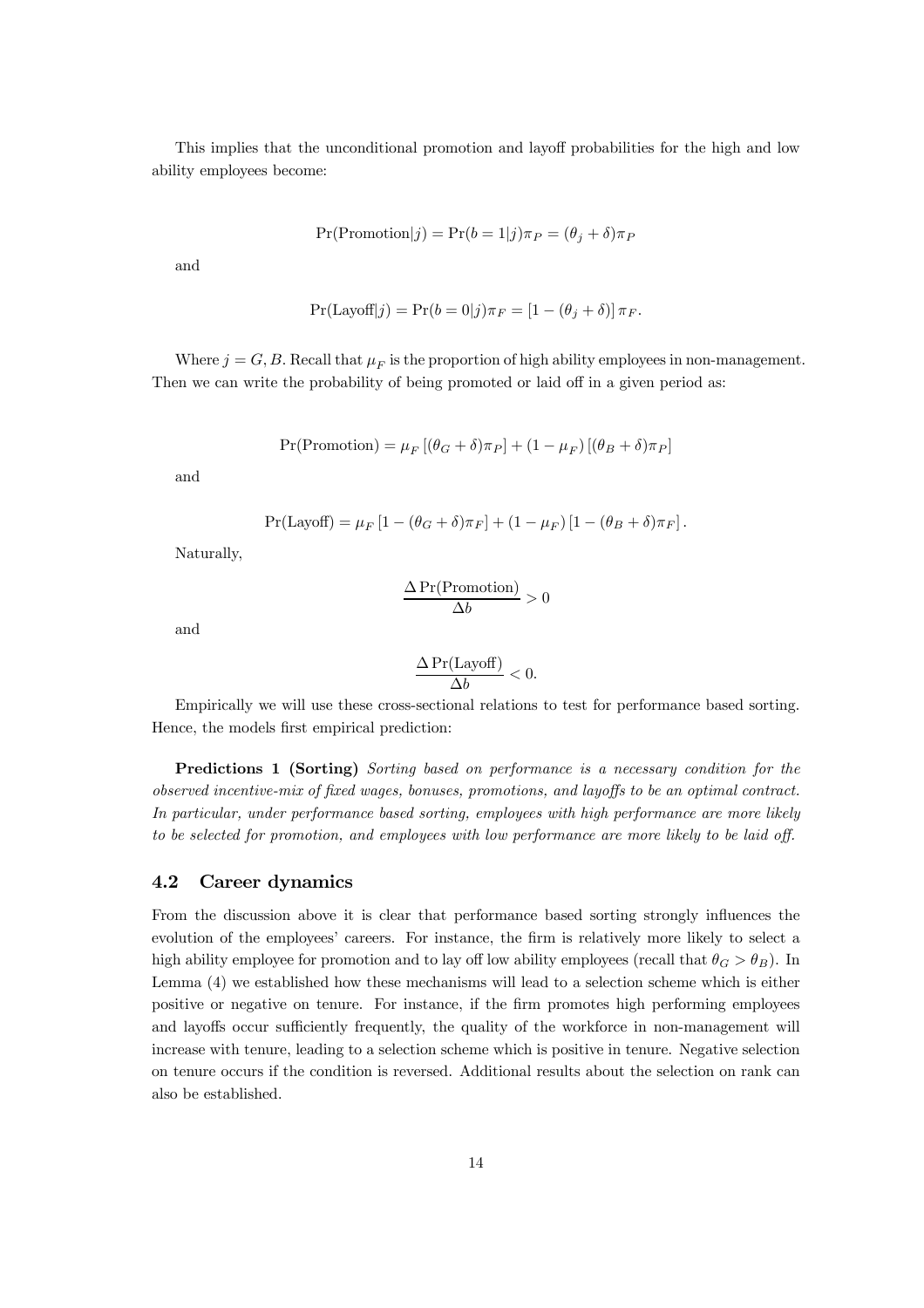From Lemma (4) we know that the proportion of high ability employees with tenure depends on the conditional layoff and promotion probabilities:

$$
\frac{\Delta \mu_F}{\Delta t = \frac{1}{2}} = \begin{cases} \geq 0 & \text{if } \pi_F \geq \pi_P \\ < 0 & \text{if } \pi_F < \pi_P \end{cases}
$$

and that quality difference between management and non-management employees with similar levels of tenure is:

$$
\mu_M - \mu_F > 0
$$
  $\forall \pi_F, \pi_P$  and given tenure.

Both results generalize to arbitrary levels of tenure and rank. This implies that we can identify the firm's selection scheme empirically by estimating the conditional promotion and layoff probabilities  $(\pi_P, \pi_F)$ . Thus, our second empirical prediction:

Prediction 2 (Selection) The firm has a positive selection on rank (conditional on tenure). Furthermore, it has a positive selection on tenure if and only if  $\pi_F > \pi_P$ . Otherwise, it has a negative selection on tenure.

The firms selection scheme leads directly to predictions about the likelihood of receiving bonus payments. The cross-sectional probability of receiving a bonus payment for a non-management employee is:

$$
\Pr(b = 1) = \mu_F [(\theta_G + \delta)] + (1 - \mu_F) [(\theta_B + \delta)]
$$
  
= 
$$
\mu_F (\theta_G - \theta_F) + \theta_F + \delta.
$$

thus,

$$
\frac{\Delta Pr(b=1)}{\Delta tenure} = \frac{\Delta \mu_F}{\Delta tenure} (\theta_G - \theta_F).
$$

From this it is clear that positive selection on tenure  $\left(\frac{\Delta\mu_F}{\Delta tenure} > 0\right)$  implies that the crosssectional probability of receiving a bonus payment increases with tenure. Negative selection would naturally have the opposite prediction. A similar argument applies to selection on rank:

$$
\frac{\Delta \Pr(b=1)}{\Delta rank} = (\mu_M - \mu_F) (\theta_G - \theta_F) > 0.
$$

Thus, our final empirical prediction becomes:

**Prediction 3 (Bonus)**<sup>6</sup> The probability of receiving a bonus depends positively on the employee's ability. Thus, the likelihood of receiving a bonus increases with rank (conditional on

 $6$ The link between tenure and bonus payments lead to trivial predictions about earnings dynamics, i.e., positive selection on tenure will imply an increasing earnings profile even absent fixed wage growth. The issue of fixed wages and earnings dynamics is discussed in detail in section 7.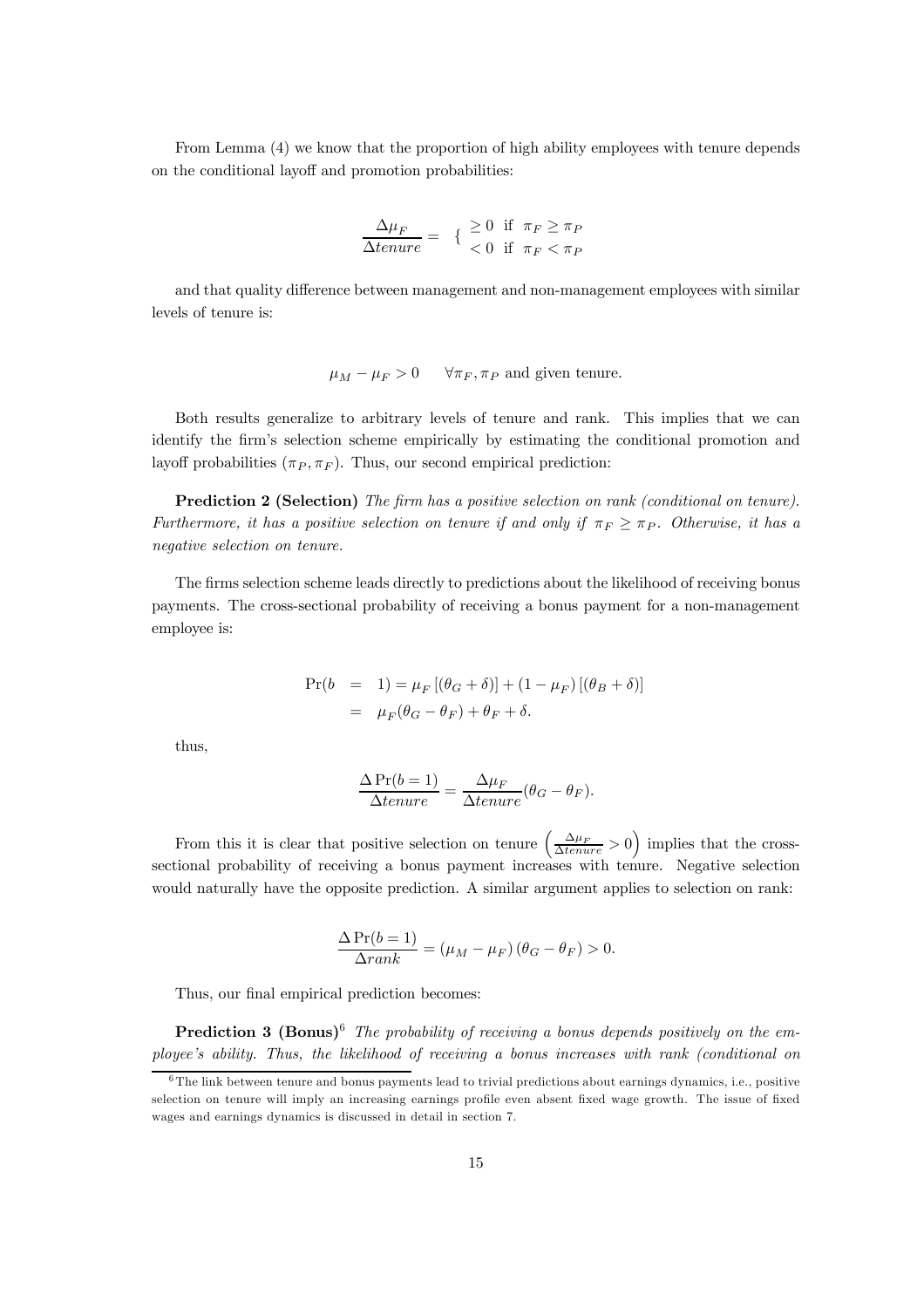

Figure 1: The hierarchy of the firm

tenure). Furthermore, the probability of receiving a bonus is increasing with tenure if and only if the firm has a positive selection on tenure.

It is important to stress that the predictions related to bonus payments are derived directly from the model's basic assumption on performance based sorting and the identified selection scheme. Hence, there is strong evidence for our model if the firm has performance based sorting and there is a match between the selection scheme and the cross-sectional relation between bonus payments and tenure. Alternatively, our model would be put into question if the data contradicts any of the predictions.

These predictions will be tested empirically below.

# 5 Data

Four years (1997 to 2000) of personnel records from the main production site of an international pharmaceutical company are used in the empirical analysis. The average employment level in the production site, which is stable over the period, is  $5203$  full time employees.<sup>7</sup> These workers are distributed across four hierarchical levels ranging from CEO to non-management, see Figure 1. The share of management workers in the firm is 4.44 percent.

The employees in the firm are divided into two groups: knowledge workers and production workers. The group of knowledge workers constitutes 66.20 percent of the workforce and will be used in the empirical analysis below. The contract offered to these workers contain the full incentive mix. Production workers are discarded from the analysis because they have no bonus options.

<sup>7</sup>The analysis is focused on permanent full-time employment, which corresponds to 90.45 percent of all individuals employed on the production site.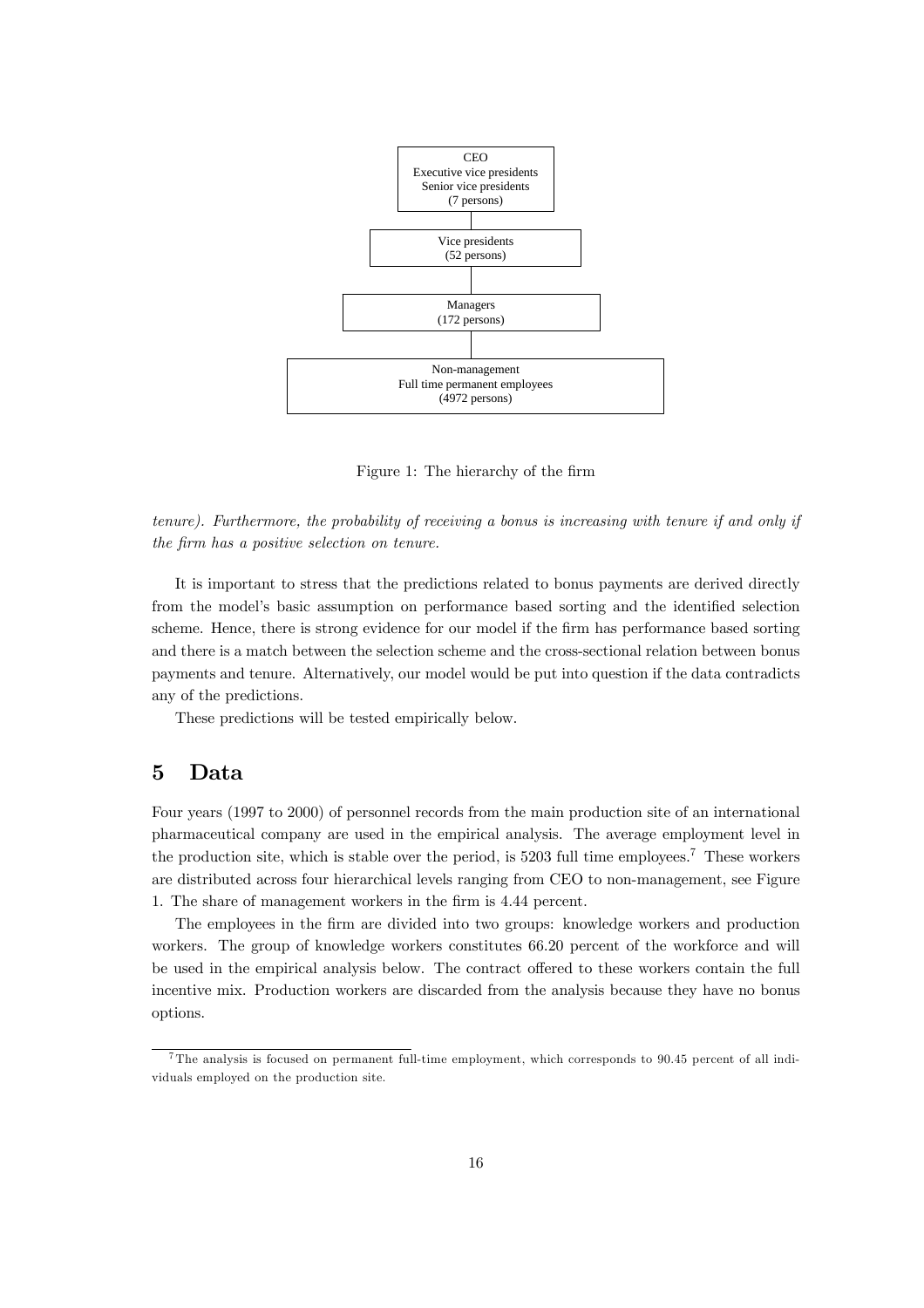The employee characteristics are presented in the second and third columns of Table 2. Of the knowledge workers (column 3) 60.40 percent are women, and the average age is 39.55 years. The group has 8.91 years of tenure on average with a standard deviation of 7.43.

The level of education in the firm is high. In fact, 23.84 percent of the employees have at least a master's degree, and 12.19 percent have what corresponds to a bachelor's degree in duration. Only 13.65 percent of the labor force is unskilled.<sup>8</sup> There are three reasons why this structure is observed. First, the firm is operating in an industry where product development is essential for survival, which means that a large proportion of the workforce is engaged in research and development. Second, production is highly automated, suggesting that low-skilled labor has been substituted by capital. Finally, to comply with regulations from the Food and Drug Administration (FDA), extensive quality-control programs are implemented, requiring skilled labor.

|                             | Mean                    |                         |  |  |
|-----------------------------|-------------------------|-------------------------|--|--|
|                             | (standard deviations)   |                         |  |  |
|                             | All employees           | Knowledge workers       |  |  |
|                             | Observations = $19.239$ | Observations = $12,737$ |  |  |
| Age                         | 39.556                  | 39.555                  |  |  |
|                             | (8.831)                 | (8.546)                 |  |  |
| Gender (women $= 1$ )       | 0.589                   | 0.604                   |  |  |
| Unskilled worker            | 0.136                   | 0.034                   |  |  |
| Skilled worker              | 0.295                   | 0.161                   |  |  |
| Short theoretical education | 0.208                   | 0.282                   |  |  |
| Bachelor's degree           | 0.122                   | 0.169                   |  |  |
| Master's or PhD degree      | 0.238                   | 0.353                   |  |  |
| Tenure: 2 years or less     | 0.201                   | 0.190                   |  |  |
| Tenure: 3 to 5 years        | 0.148                   | 0.145                   |  |  |
| Tenure: 5 to 10 years       | 0.307                   | 0.288                   |  |  |
| Tenure: 10 to 15 years      | 0.169                   | 0.185                   |  |  |
| Tenure: 15 to 25 years      | 0.139                   | 0.144                   |  |  |
| Tenure: 25 years or above   | 0.037                   | 0.049                   |  |  |
| Tenure                      | 8.410<br>(7.033)        | 8.906<br>(7.426)        |  |  |

Table 2: Descriptive statistics

### 5.1 The empirical contract and the theoretical assumptions

According to the firm's official remuneration principles, it offers wages to the employee such that: "The base salary is a competitive pay for job function, responsibilities and competencies." The data provide evidence that this principle is taken seriously. For instance, a preliminary analysis of the fixed-wage component reveals that a set of individual characteristics and information about

<sup>8</sup> Information on education is missing for 7.44 percent of the employees. However, for the group of knowledge workers, only 2.57 percent have missing information on education.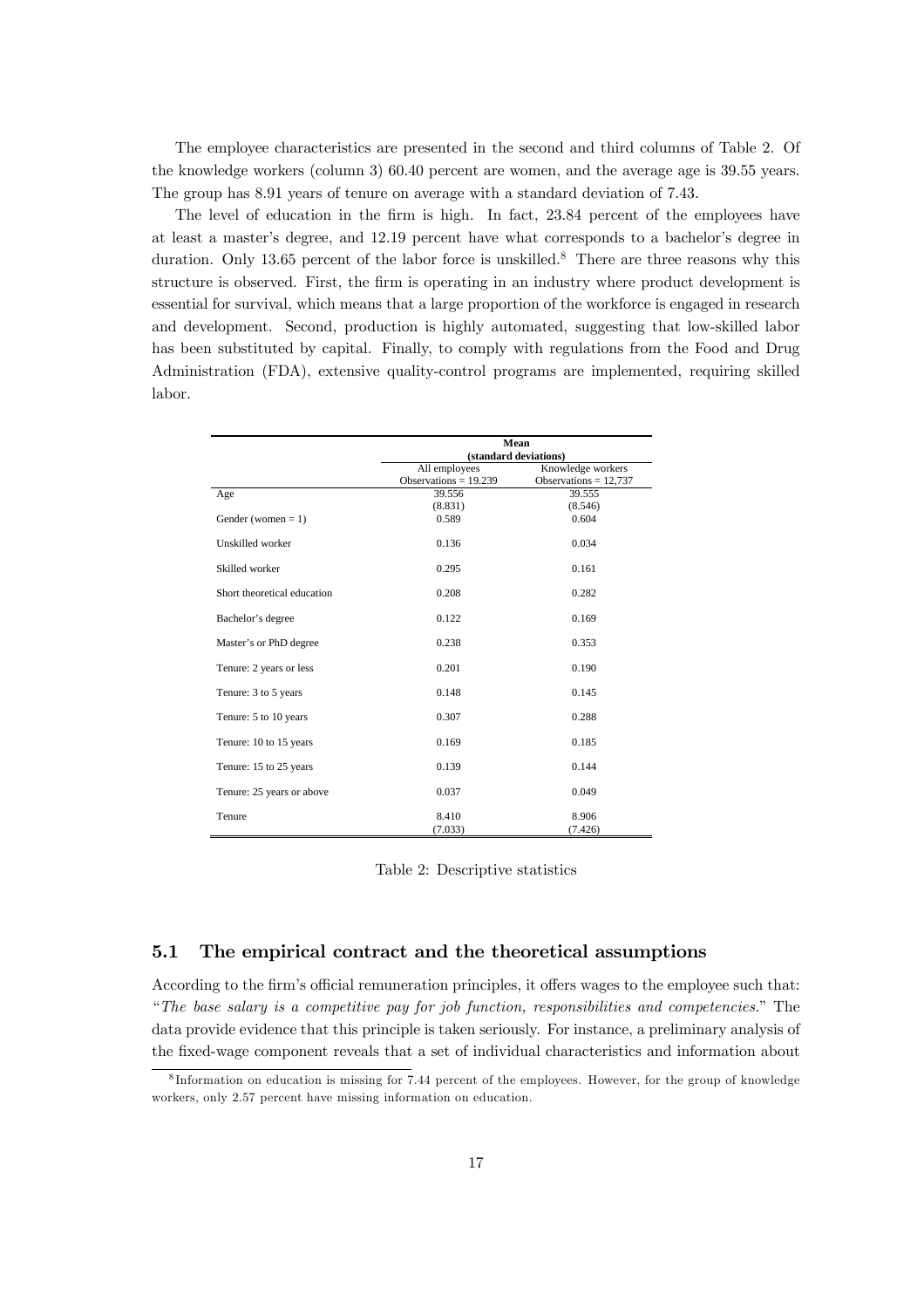the employee's job category predict wages precisely  $(R^2 = 0.864)^{0.9}$ 

All knowledge workers are rewarded for performance through a bonus system. The allocation of bonuses fulfills the criteria that: "The principles, criteria and targets that will lead to bonus payments should be known by the relevant employee subgroup." The size of the bonus pool varies across the different employee subgroups and constitutes 2.5 to 4 percent of the wage sum for non-management workers and 8 percent for non-executive managers.<sup>10</sup> The bonus system is widespread, and according to the data 24 percent of workers in non-management receive bonus payments within a given year. The numbers are closer to 75 and 80 percent for managers and vice presidents, respectively.

The hiring strategy of the firm is such that 98.33 percent of the employees are hired into the lowest hierarchical level. Thus, management vacancies are predominantly filled from within. This indicates that the firm has almost perfect ports of entry, which was also implied by the theoretical model, i.e., the binding P-constraint. The wage premium (unconditional on human capital) associated with a promotion from non-management and into lower- and middle-management is 44.23 and 75.96 percent, respectively. The policy of promoting from within and the associated wage gains upon promotion imply that the promotions option provides strong incentives for the employees.

The institutional settings impose no restrictions on who to lay off, and the firm seems to use layoffs frequently. The firm's yearly separation rate among its full time permanent employees is 5.98 percent. The turnover is costly for the firm, but nevertheless 20.35 percent of all separations are initiated by the firm through layoffs. The separation rate for knowledge workers is 6.72 percent. Of these, 18.77 percent are initiated by the firm. Thus, firing is a significant component of the observed incentive mix. The incentive effects of firing become clear from the firm's official wage strategy, which states that the firm intents to: "Offer attractive salary and employment conditions" in order to "attract, develop and retain qualified employees." Given the "attractive" wages, the firm can use the threat of a layoff to motivate the workers.

It is of particular importance for this study that sorting and selection of the employees occur throughout the employment relation, i.e., the firm continues to promote and layoff employees beyond the first years of employment. For this reason, Figure 2 presents the layoffs and promotions that have taken place in the firm by tenure. It is clear from the figure that both layoffs and promotions occur at all levels of tenure. Naturally, they are most frequent at low tenure, where more employees are present. This suggests that sorting and selection is important at all tenure levels and that the incentive effects of promotions and layoffs are present even for employees with relatively high tenure.

In the presentation of the firm it becomes clear that the contract offered to the employees is highly complex in nature. First, the firm pays fixed wages to all workers who accept the contract, unconditional on performance. Second, 66 percent of the employees can be rewarded for performance through a bonus system. Third, even though turnover is costly for the firm, a significant part of separations are firm-initiated, i.e., layoffs. Finally, the firm has ports of entry, which implies that promotions to higher-level jobs take place (mainly) from the pool of incumbent employees. In sum, the data describes a contract that contains four incentive parameters:  $w, b$ ,

 $9$ The regression is presented as model 1 in Table 8.

 $10$ The subsequent analysis is based on non-management employees, managers, and vice presidents. The executive management is omitted due to lack of data.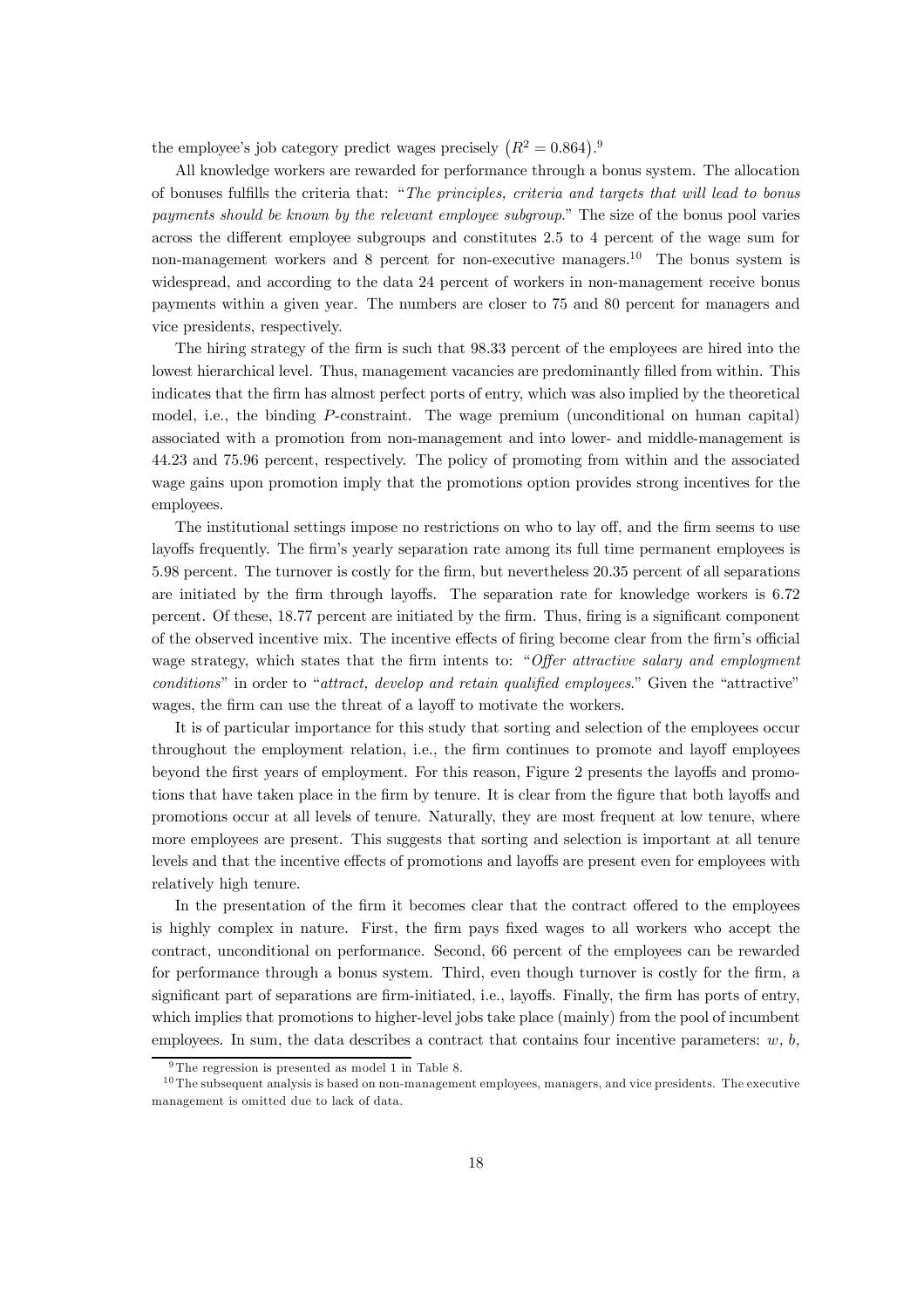

Figure 2: Layoffs and promotions

 $\pi_P$ , and  $\pi_F$ .

# 6 Empirical analysis

The predictions stated above are tested empirically in this section. A first goal is to establish that the firm has performance based sorting. According to the job-assignment model, this is a necessary condition for the observed incentive mix to be an optimal contract. Second, the firm's selection scheme is identified to be positive in rank and tenure. Finally, the model's broader predictions related to the employees' careers are tested.

Prediction (1) states that employee sorting based on performance is a necessary condition for the incentive mix to be an optimal contract. Preliminary evidence for sorting is found in the description of the empirical contract, where it is established that layoffs and promotions are common in the firm and used throughout the employees' careers. The presence of layoffs and promotions are necessary conditions for performance based sorting but are not sufficient because the decisions could be random. Thus, a first test for the presence of performance based sorting is to investigate if promotion and layoff decisions are based on information about employee performance. Following the discussion above, we use the information about bonus payments during the preceding year to indicate if an employee had high performance.

Promotions and layoffs are surprisingly difficult to predict; and in line with Prediction 1 only performance seems to matter. This becomes clear from the promotion and layoff regressions presented in Table 3. In the first model for promotions we include information about tenure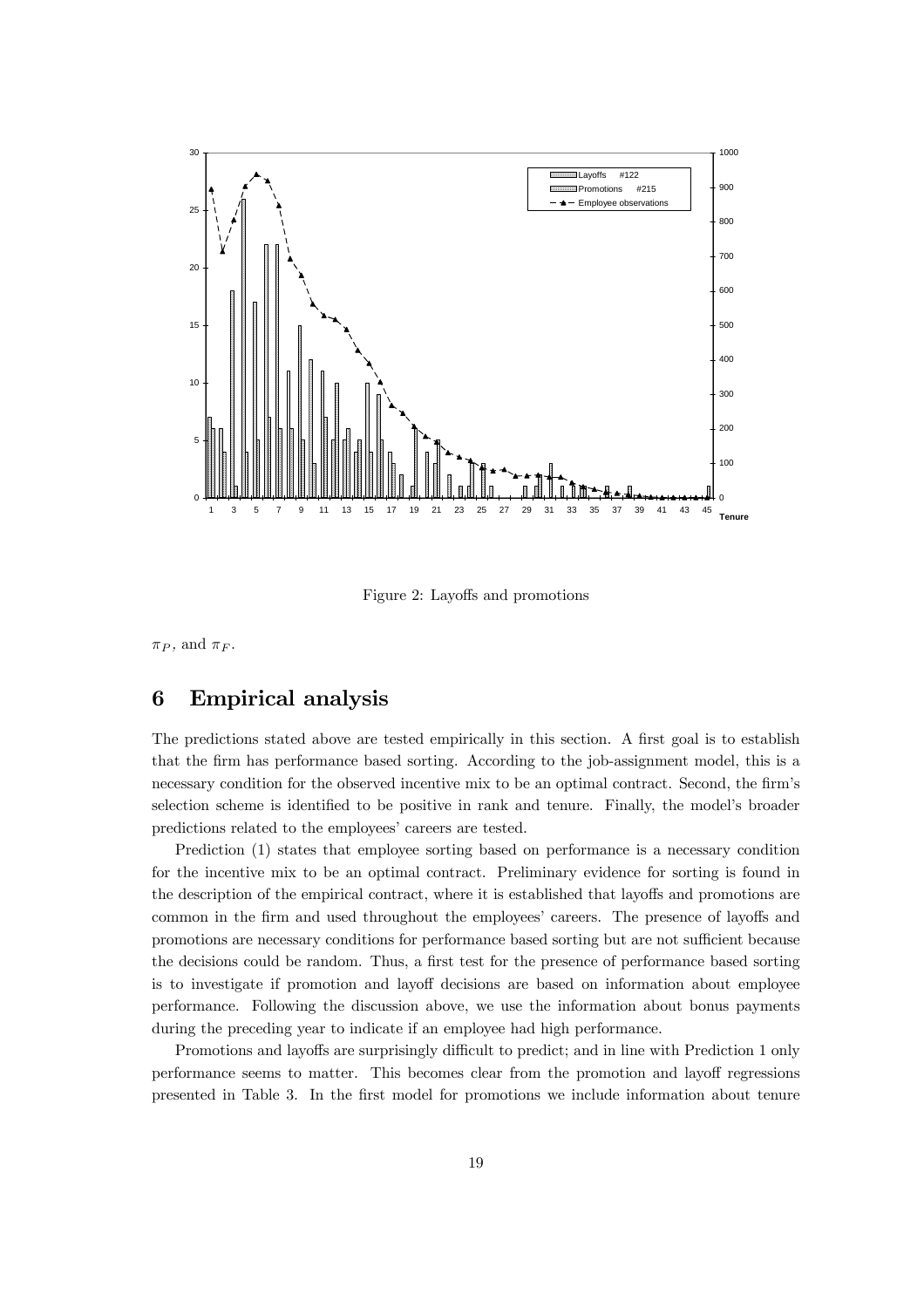and education together with a large set of controls. Neither tenure nor the education dummies are significant. We tried various other specifications of the tenure effect (not shown), including linear-quadratic, and they remained insignificant. In the second promotion model we add an indicator for high performance, i.e., if the employee has received a bonus payment during the preceding year. In that regression the performance indicator is significant. Similar regressions are estimated for layoffs. As before, performance (or lack of high performance) seems to be the main predictor for a layoff. Thus, performance based sorting takes place in the firm.

|                             | Logit models     |                  |            |            |
|-----------------------------|------------------|------------------|------------|------------|
|                             | <b>Promotion</b> | <b>Promotion</b> | Layoff     | Layoff     |
|                             | regression       | regression       | regression | regression |
|                             | (1)              | (2)              | (3)        | (4)        |
| Constant                    | $-5.273$         | $-5.306$         | $-10.471$  | $-12.312$  |
|                             | (2.660)          | (2.668)          | (2.141)    | (2.207)    |
| Bonus payment               |                  | 0.604            |            | $-2.157$   |
|                             |                  | (0.235)          |            | (0.268)    |
| Tenure                      | $-0.029$         | $-0.032$         | 0.001      | 0.002      |
|                             | (0.023)          | (0.023)          | (0.013)    | (0.013)    |
| Unskilled worker            |                  |                  |            |            |
| Skilled worker              | 0.034            | 0.153            | $-1.937$   | $-1.867$   |
|                             | (0.817)          | (0.820)          | (0.628)    | (0.624)    |
| Short theoretical education |                  |                  | $-0.713$   | $-0.605$   |
|                             | $(-)$            | $(-)$            | (0.528)    | (0.512)    |
| Bachelor's degree           | $-0.737$         | $-0.642$         | 0.508      | 0.665      |
|                             | (0.716)          | (0.721)          | (0.465)    | (0.452)    |
| Master's or PhD degree      | $-0.699$         | $-0.642$         | 0.409      | 0.784      |
|                             | (0.698)          | (0.701)          | (0.613)    | (0.603)    |
| Demographic variables       | <b>YES</b>       | <b>YES</b>       | <b>YES</b> | YES        |
| Job category                | <b>YES</b>       | <b>YES</b>       | <b>YES</b> | <b>YES</b> |
| Time dummies                | <b>YES</b>       | <b>YES</b>       | <b>YES</b> | <b>YES</b> |
| Log likelihood              | $-846$           | $-842$           | $-683$     | $-645$     |

Note: These regressions consider only transitions out of non-management. The models are estimated on monthly data, which is done to make optimal use of the available information on layoffs and promotions. In the period studied, no individuals with a short theoretical education were promoted. The demographic variables included are: age, age squared, and gender. Tenure squared is insignificant in all the models. Standard errors are clustered with respect to individuals.

Table 3: Promotion and layoff regressions for knowledge workers

Education may play a role for the likelihood of being promoted and laid off due to its positive correlation with ability. In the four-year period studied, no employees with a short theoretical education were promoted (and for that reason employees with this education level are dropped from the regressions). Skilled workers have a significantly lower probability of being laid off relative to the reference group of unskilled workers. The remaining indicators are highly insignificant. The large degree of imprecision in the estimates and the lack of any systematic variation due to education make it hard to draw any inference about the effect of education on the sorting and selection of employees. Therefore, we will not make any conclusion about this matter.

Prediction (2) stresses that the firm's selection scheme depends on the relative magnitude of the conditional promotion and layoff probabilities ( $\pi_P$  and  $\pi_F$ ). We estimate the conditional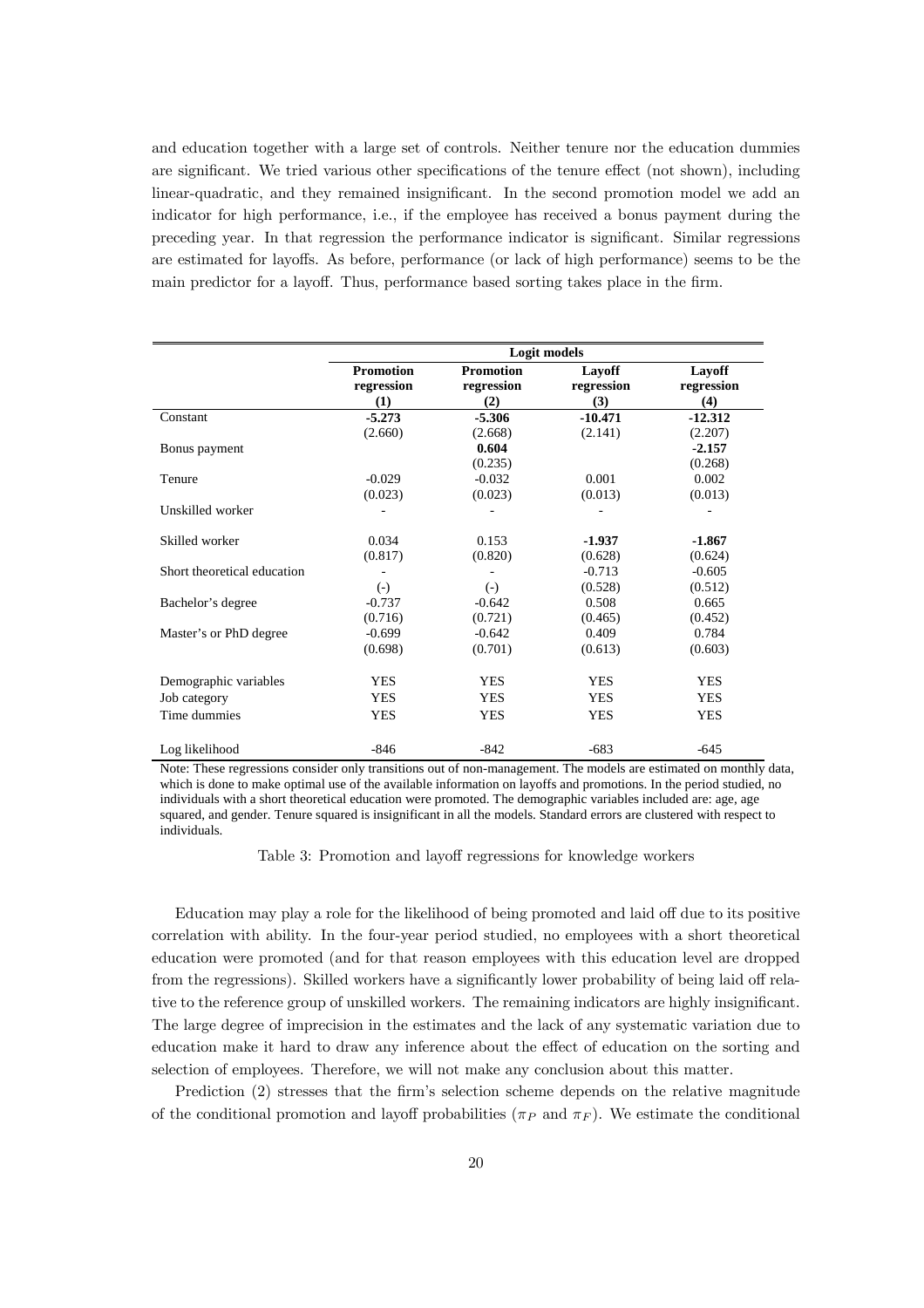probabilities using a multinomial logit where the individual is facing three destinations: stay within rank, promotion, and layoff. Information about the conditional promotion and layoff probabilities are obtained by predicting the transition probabilities using the multinomial logit regression and conditioning on having received or not having received a bonus payment within the previous year, see Table 4.

|                                                               |                  | <b>Destinations</b> |                         |
|---------------------------------------------------------------|------------------|---------------------|-------------------------|
|                                                               | <b>Promotion</b> | Lavoff              | <b>Stay within rank</b> |
| Average transition probability                                | 0.146%           | 0.101%              | 99.753 %                |
| [sample means in brackets]                                    | $[0.146\%]$      | $[0.101\%]$         | [99.753%]               |
| Average transition probability<br>given bonus is received.    | 0.166%           | 0.027%              |                         |
| Average transition probability<br>given no bonus is received. | 0.091%           | 0.231%              |                         |
| Change in probability due to<br>bonus                         | 0.075%           | $-0.204\%$          |                         |

### Table 4: Average predicted monthly transitions

In the multinomial logit regression the reference category is 'stay within rank'; and in line with the promotion and layoff regressions presented above, the dummy indicating a bonus payment is highly significant for both the promotion and layoff destinations. This implies that the average monthly promotion probability for employees who receive a bonus payment (i.e., those who had high performance) is 0.166 percent, while the layoff probability is as low as 0.027 percent. In contrast, the employees who did not receive a bonus payment (low performance) have little chance of being promoted and face a 0.231 percent risk of being laid off from the firm in any given month. Hence, a bonus payment increases the promotion probability by 0.075 percent and reduces the firing probability by 0.204 percent. These results expectedly support the findings related to Prediction 1 that the firm has performance based sorting.

From the results presented in Table 4 we can conclude that the average probability of being laid off conditional on not having received a bonus payment exceeds the promotion probability conditional on having received a bonus payment, i.e.,  $\pi_F = 0.231 > \pi_P = 0.166$ . This allows us to conclude that the firm has a selection scheme which is positive in tenure.<sup>11</sup>

Prediction (3) follows from Prediction (2) and focuses on bonus payments. Given the firm has positive selection on tenure, Prediction  $(2)$  states that the probability of receiving a bonus payment increases with tenure. This prediction provides a strong test for the job assignment model as it combines fundamental aspects of the firms selection scheme with broader predictions about the employees' careers.

 $11$  Moreover, the positive selection might be even stronger than shown by these numbers due to a potential bias in the layoff data. A bias arises in the case where the firm signals to the worker that the employment relation will end in the near future. This signal will make the worker look for alternative employment, which may be obtained before the firm terminates the match. From conversations with the firm we have reason to believe that this procedure is common. The implication is that the layoffs observed in the firm only constitute a lower bound on the separations that in reality are layoffs.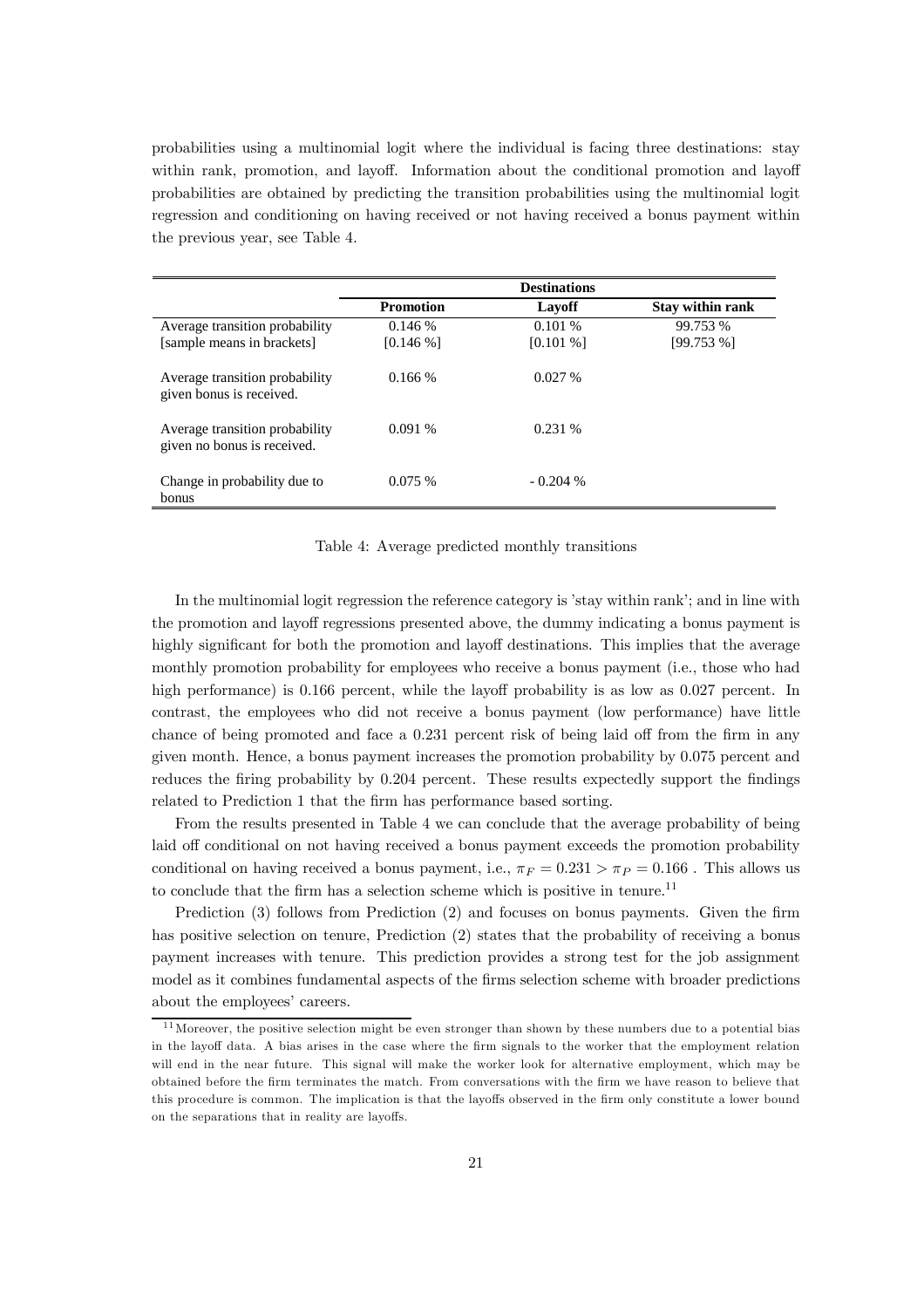Table 5 presents logit regressions for the probability of having received a bonus payment during the preceding year. In the first model, detailed tenure categories and information on employee rank are included together with a large set of controls. In accordance with predictions from positive selection, both tenure and rank have significantly positive and monotone effects on the probability of receiving bonuses.

|                             | Logit model | Logit model |
|-----------------------------|-------------|-------------|
|                             | (1)         | (2)         |
| Constant                    | $-3.729$    | $-4.288$    |
|                             | (0.585)     | (0.606)     |
| Tenure: 2 years or less     |             |             |
| Tenure: 3 to 5 years        | 0.437       | 0.443       |
|                             | (0.095)     | (0.095)     |
| Tenure: 5 to 10 years       | 0.460       | 0.474       |
|                             | (0.089)     | (0.089)     |
| Tenure: 10 to 15 years      | 0.626       | 0.632       |
|                             | (0.101)     | (0.101)     |
| Tenure: 15 to 25 years      | 0.699       | 0.722       |
|                             | (0.112)     | (0.112)     |
| Tenure: 25 years or above   | 0.774       | 0.821       |
|                             | (0.154)     | (0.154)     |
| Non-management employees    |             |             |
| Managers                    | 0.726       | 0.751       |
|                             | (0.183)     | (0.183)     |
| Vice presidents             | 1.604       | 1.582       |
|                             | (0.491)     | (0.491)     |
| Unskilled worker            |             |             |
| Skilled worker              |             | 0.226       |
|                             |             | (0.149)     |
| Short theoretical education |             | 0.450       |
|                             |             | (0.148)     |
| Bachelor's degree           |             | 0.463       |
|                             |             | (0.157)     |
| Master's or PhD degree      |             | 0.607       |
|                             |             | (0.179)     |
| Demographic variables       | <b>YES</b>  | <b>YES</b>  |
| Job category                | <b>YES</b>  | <b>YES</b>  |
| Time dummies                | <b>YES</b>  | <b>YES</b>  |
|                             |             |             |
| Log likelihood              | $-5138$     | $-5127$     |

Note: Standard errors are clustered with respect to individuals. The demographic variables included are: age, age squared, and gender.

Table 5: Bonus regressions

In model 2 information on education is added. The positive relation between educational attainment and ability, and the increased production capacity of educated workers imply that workers with higher levels of schooling are more likely to receive bonus payments, see Becker [1964]. This result is confirmed by the data. However, it is important for the analysis to note that the positive effects of tenure and rank on the probability of receiving bonuses prevail. This indicates that ability is signaled only partially through education. Thus, sorting and selection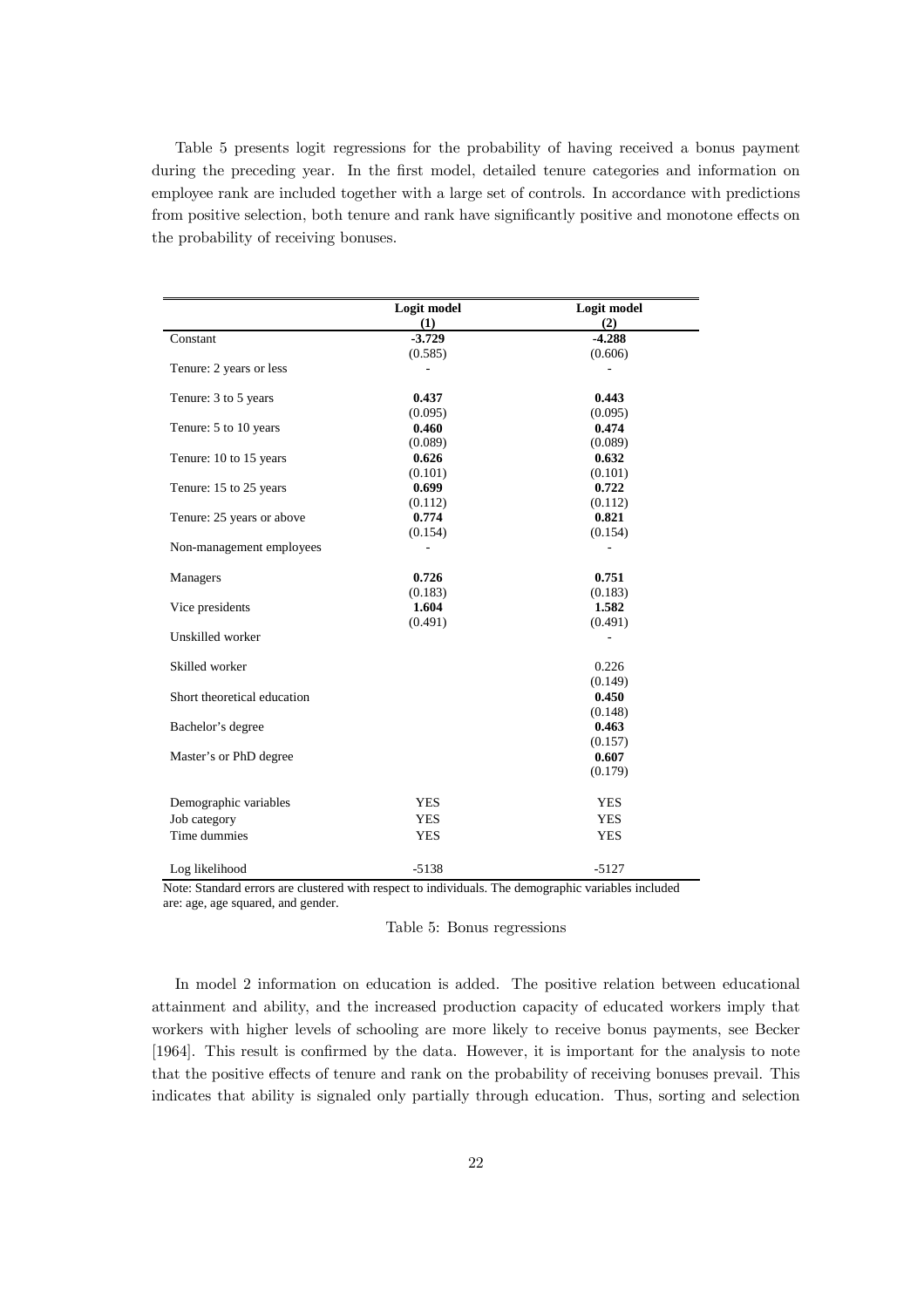considerations are important, even though the level of formal schooling is observed.<sup>12</sup>

In Table 5 the positive relation between the probability of receiving a bonus payment and tenure is based on detailed tenure categories. The details come at a cost, namely that the dummies are estimated with relatively low precision. For this reason, we present an additional set of regressions where the dummies are substituted for linear and linear-quadratic tenure functions, see Table 6. In the first model, tenure is established to have a positive and relatively strong effect on bonus. Introducing a quadratic term indicates that the relation is inverted U-shaped. This result is, however, driven by the fact that few employees receive bonus payments during the first year of employment; and estimating the models for employees with more than one year of tenure, the quadratic term becomes insignificant, see column 4 and 5. Thus, the results show that positive selection on tenure prevails throughout the employees' careers.

|                       | Logit model        |                     |                       |                       |
|-----------------------|--------------------|---------------------|-----------------------|-----------------------|
|                       | No restrictions on | No restrictions on  | Conditional on tenure | Conditional on tenure |
|                       | tenure             | tenure              | >1                    | >1                    |
| Constant              | $-3.790$           | $-3.110$            | $-3.569$              | $-3.375$              |
|                       | (0.577)            | (0.607)             | (0.602)               | (0.633)               |
| Tenure                | 0.026              | 0.069               | 0.018                 | 0.031                 |
|                       | (0.005)            | (0.013)             | (0.005)               | (0.014)               |
| Tenure squared        |                    | $-0.001$<br>(0.000) |                       | $-0.000$<br>(0.000)   |
| Education             | <b>YES</b>         | <b>YES</b>          | <b>YES</b>            | <b>YES</b>            |
| Employee rank         | <b>YES</b>         | <b>YES</b>          | <b>YES</b>            | <b>YES</b>            |
| Demographic variables | <b>YES</b>         | <b>YES</b>          | <b>YES</b>            | <b>YES</b>            |
| Job category          | <b>YES</b>         | <b>YES</b>          | <b>YES</b>            | <b>YES</b>            |
| Time dummies          | YES                | <b>YES</b>          | YES                   | <b>YES</b>            |
| Log likelihood        | $-5,138$           | $-5,130$            | $-4,757$              | $-4,756$              |
| # observations        | 9,019              | 9,019               | 8,493                 | 8,493                 |

Note: Standard errors are clustered with respect to individuals. The demographic variables included are: age, age squared and gender.

|  |  |  | Table 6: Bonus regressions |
|--|--|--|----------------------------|
|--|--|--|----------------------------|

### 6.1 Alternative hypothesis

Learning constitutes an alternative hypothesis to the sorting and selection hypothesis set forth by the job assignment model. In principle, learning could account for the positive relation between tenure and bonus payments established above if employees learn how to achieve high performance over time, i.e., the probability of receiving bonus payments increases (trivially) with tenure for a given individual. In other words, the sorting and selection hypothesis may be questioned if there is a positive relation between tenure and bonus payments conditional on employee ability.

In order to discriminate between the two hypothesis, we estimate a fixed-effects models for the probability of receiving a bonus payment. The point estimates of the set of tenure dummies

 $12$ The tenure effect identified in Table 5 could, in principle, be driven by the fact that managerial employees, who generally have longer tenure, are more likely to recieve bonuses. For this reason, model (2) has been estimated for non-management employees only. The results show that the tenure effect is robust.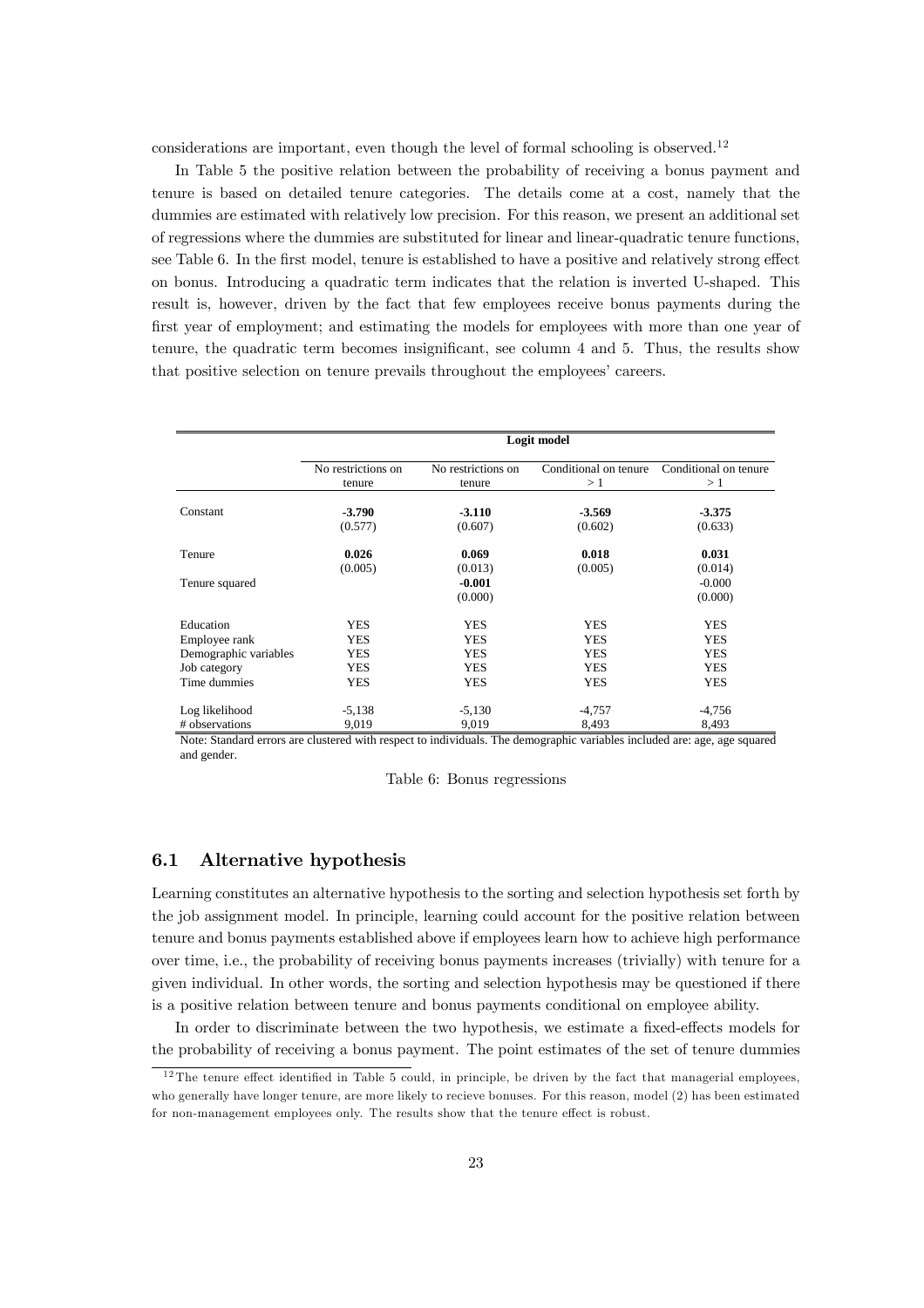

Figure 3: Fixed-effects model: The effect of tenure on the probability of receiving a bonus payment

(along with their pointwise 95% confidence intervals) are presented in Figure 3. The estimates are insignificant. Hence, conditional on unobserved ability, the effect of tenure on the probability of receiving a bonus payment is insignificant - at least it is not monotonically increasing. This indicates that the positive tenure profile established in the cross-sectional models are driven by sorting and selection, and not by learning.

# 7 Discussion

In their seminal work, Gibbons and Waldman [1999a,b] argue that: "Any single (empirical) fact may be consistent with a variety of theories, so one way to choose among theories is by evaluating the extent to which each is consistent with a broad pattern of (empirical) evidence." In this paper, we have attempted to do exactly that.

To answer our initial research question of how the incentive mix observed in firms can be seen as an optimal contract, we proposed a job-assignment model. Within this context it becomes clear that the firm's concerns for workforce quality and it's interest in creating incentives for the employees provide the answer. This is a contribution in a theoretical sense, but according to the Gibbons and Waldman critique the true test of the model lies in its ability to predict additional empirical findings. For this reason, we conduct an empirical analysis, where evidence for sorting and selection is identified, and the model's broader predictions are tested. In general, there is a close fit between the model's predictions and the empirical evidence.

However, our model does not predict fixed wage dynamics. This suggests that the job-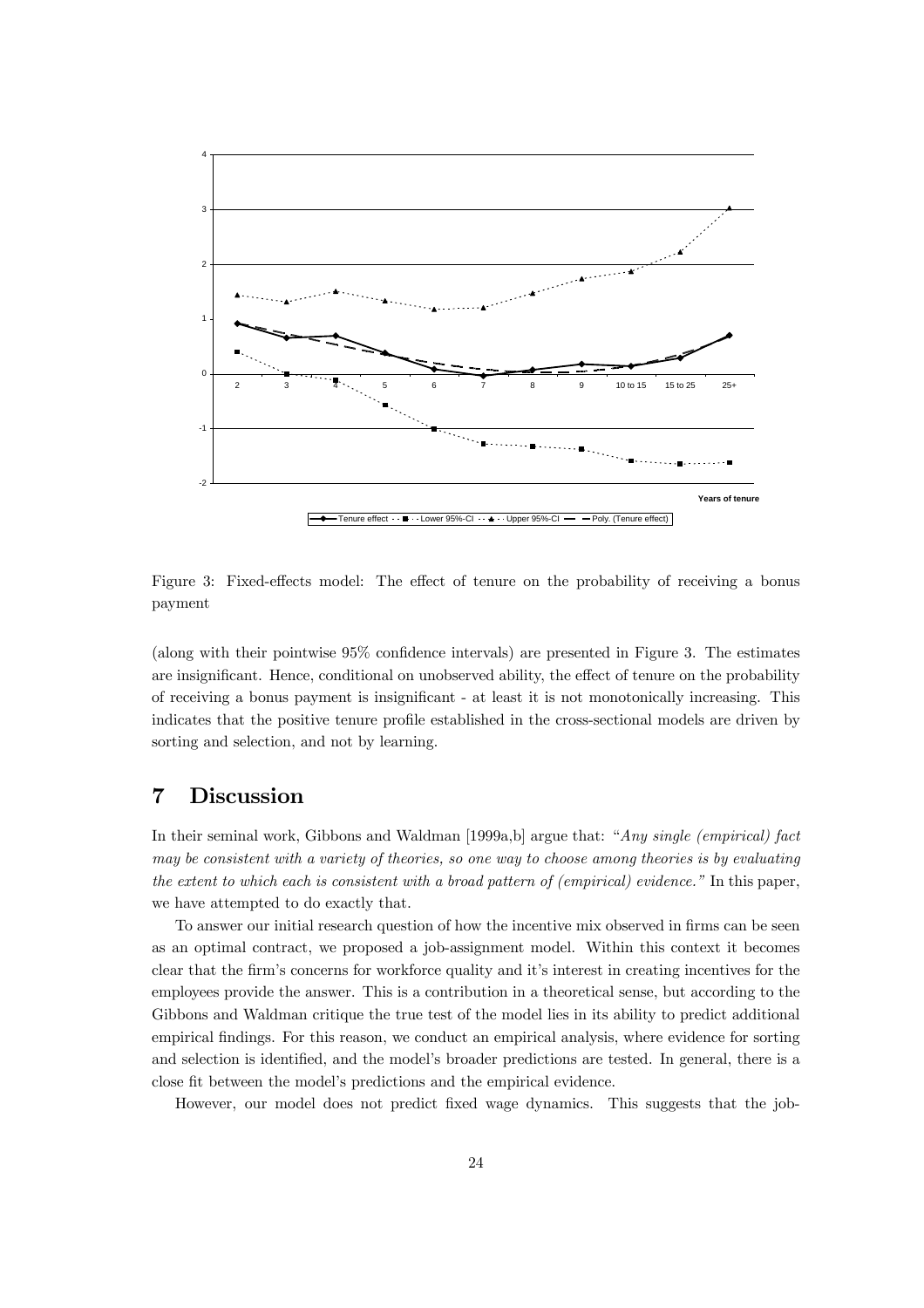assignment model should be extended by other building blocks in a larger integrative model, as suggested in Gibbons and Waldman [1999a,b]. In the following we discuss the empirical findings that an integrative model has to accommodate. Also, we explore possible theoretical explanations and provide suggestions for future research.

Table 8 presents a set of wage equations. In contrast to the standard case, these regressions include information on the firm's hierarchy. Thus, the results obtained reflect within-rank wage dynamics. Model 1 shows that the wage is increasing in the levels of education, tenure, and rank. Model 2 explores the effect of a bonus payment on current wages. The point estimate shows that employees who received a bonus payment during the preceding year (i.e., had high performance) have significantly higher current wages. An extension of this analysis is conducted in model 3, where information on the last two year's performance is included in the regression. Interestingly, both bonus dummies are significant. They also have similar effects on current wages. In the last model an interaction term for bonus in the preceding two years is included. This term is insignificant, reflecting that current wages are higher for those who receive bonuses, but the effect is not amplified above the level effect for those who receive bonuses on a continuous basis. These empirical observations are not easily explained by the job-assignment model, but a variety of other theoretical explanations provide possible explanations. Here, on-the-job human-capital acquisition, symmetric learning, and asymmetric learning with probabilistic outside offers are discussed.

The first potential explanation for the fixed wage dynamics is on-the-job human-capital acquisition. Gibbons and Waldman [1999a,b] show how on-the-job human-capital acquisition in conjunction with other building-block models (job assignment and learning) can be used to explain a large set of empirical evidence. The Gibbons-Waldman model distinguishes between the employees' innate ability, which can be high or low, and effective ability, which is a function of the employees' innate ability and labor-market experience. An assumption on symmetric information and steady changes in the employees' effective ability caused by continuous growth in labormarket experience leads to fixed-wage dynamics. Thus, on-the-job human-capital acquisition implies a simple, upward-sloping fixed-wage scheme for all workers. On-the-job human-capital acquisition, however, cannot explain without a stretch the significant and positive coefficient on bonus payments we observe in our data.

Second, symmetric learning, first investigated by Farber and Gibbons [1996], offers an alternative explanation. Under symmetric learning, outside firms can be expected to condition offers on the very same signals as the currently employing firm. In the context of the theoretical model and given the empirical evidence provided in Table 6, the relevant quality signals are education, bonus payments, survival in the firm, and promotions. As potential outside employers observe these signals, the employee's alternative option  $(\bar{U})$  becomes a function of the employee's perceived type. Raising  $\bar{U}$  could, in principle, raise the fixed wage in order to secure that the participation constraint continues to be satisfied.

The third explanation is based on asymmetric learning with probabilistic outside offers. If outside firms cannot observe bonus payments within the firm, the firm might still want to increase the fixed wage for those employees who are more likely to be of high ability. Suppose, for instance, that outside firms are uncertain with respect to the worker's quality and give imprecise, probabilistic offers. Thus, good employees sometimes leave the firm for alternative jobs. Yet, if the firm learns about the type of the worker, it might increase the wages of those employees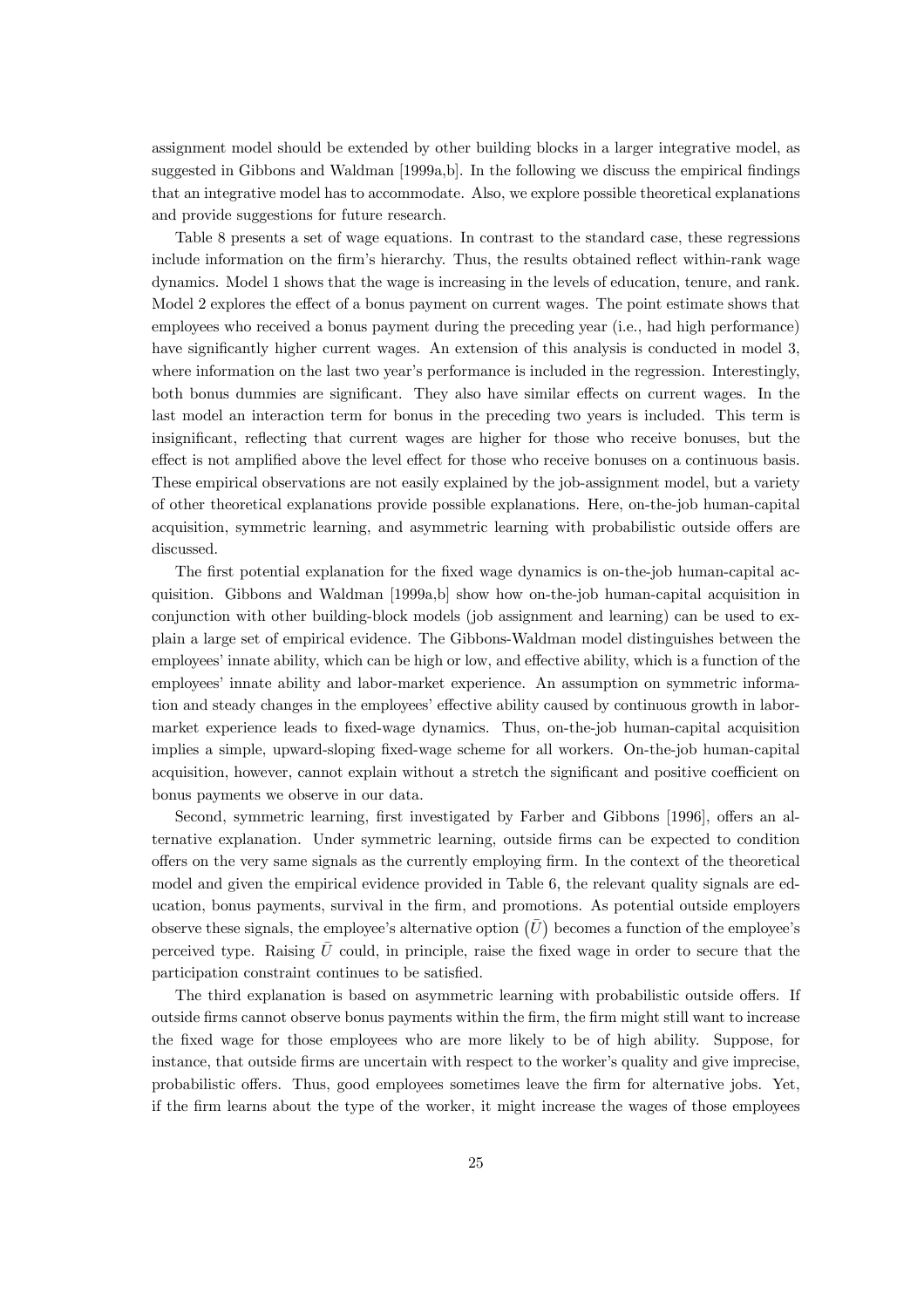who are likely to be of high ability. The reason for doing this is that the firm can reduce the probability of high-quality employees leaving the firm. Thus, probabilistic outside offers can also lead to wage increases in perceived type, as predicted above. The advantage of the probabilistic outside-offer explanation is that it does not necessarily require that the current firm and outside firms have the same information about employees.<sup>13</sup>

In sum, a variety of explanations are available to answer how signals create fixed-wage dynamics. These theories imply that our job-assignment model can be extended to capture wage dynamics. Yet, to step further more research is needed on firm-level data in order to evaluate the relative merits of the above theories. At this stage we can only say that wage dynamics can be made consistent with the model.

|                             | (1)        | (2)            | (3)            | (4)        |
|-----------------------------|------------|----------------|----------------|------------|
| Constant                    | 9.365      | 9.461          | 9.591          | 9.589      |
|                             | (0.035)    | (0.037)        | (0.041)        | (0.041)    |
| Bonus payment last year     |            | 0.018          | 0.015          | 0.017      |
|                             |            | (0.002)        | (0.003)        | (0.003)    |
| Bonus payment two years     |            |                | 0.014          | 0.017      |
| ago                         |            |                | (0.003)        | (0.005)    |
| Bonus payment last year     |            |                |                | $-0.005$   |
| and two years ago           |            |                |                | (0.006)    |
| Tenure/10                   | 0.083      | 0.086          | 0.086          | 0.086      |
|                             | (0.006)    | (0.008)        | (0.009)        | (0.004)    |
| Tenure squared/100          | $-0.015$   | $-0.016$       | $-0.016$       | $-0.016$   |
|                             | (0.002)    | (0.002)        | (0.003)        | (0.003)    |
| Unskilled worker            | ÷.         | $\overline{a}$ | ÷              | ÷          |
| Skilled worker              | 0.048      | 0.044          | 0.040          | 0.040      |
|                             | (0.010)    | (0.010)        | (0.011)        | (0.011)    |
| Short theoretical education | 0.066      | 0.060          | 0.052          | 0.052      |
|                             | (0.010)    | (0.010)        | (0.011)        | (0.011)    |
| Bachelor's degree           | 0.078      | 0.074          | 0.072          | 0.072      |
|                             | (0.010)    | (0.011)        | (0.011)        | (0.011)    |
| Masters or PhD degree       | 0.112      | 0.107          | 0.106          | 0.106      |
|                             | (0.011)    | (0.011)        | (0.012)        | (0.012)    |
| Non-management              |            |                | $\blacksquare$ |            |
| Managers                    | $-0.009$   | $-0.013$       | $-0.015$       | $-0.015$   |
|                             | (0.007)    | (0.007)        | (0.008)        | (0.008)    |
| Vice presidents             | 0.284      | 0.294          | 0.304          | 0.304      |
|                             | (0.014)    | (0.015)        | (0.016)        | (0.016)    |
| Demographic variables       | <b>YES</b> | <b>YES</b>     | <b>YES</b>     | <b>YES</b> |
| Job category                | <b>YES</b> | <b>YES</b>     | <b>YES</b>     | <b>YES</b> |
| Time dummies                | <b>YES</b> | <b>YES</b>     | <b>YES</b>     | <b>YES</b> |
|                             |            |                |                |            |
| R-squared                   | 0.864      | 0.876          | 0.885          | 0.885      |
| # observations              | 12,737     | 9,019          | 5,709          | 5,709      |
|                             |            |                |                |            |

Note: Standard errors are clustered with respect to individuals. The lagged variables included in the regressions determine the number of observations used in the estimation. The demographic variables included are: age, age squared and gender.

### Table 8: Log-wage regressions

<sup>&</sup>lt;sup>13</sup> Asymmetric information could, in principle, lead to strategic rewards; that is, the current employer may give bonuses and promote strategically. The reason is that bonuses and promotions are signals to the market about the employee's quality. Waldman [1984] argues that these concerns may lead to inefficiencies.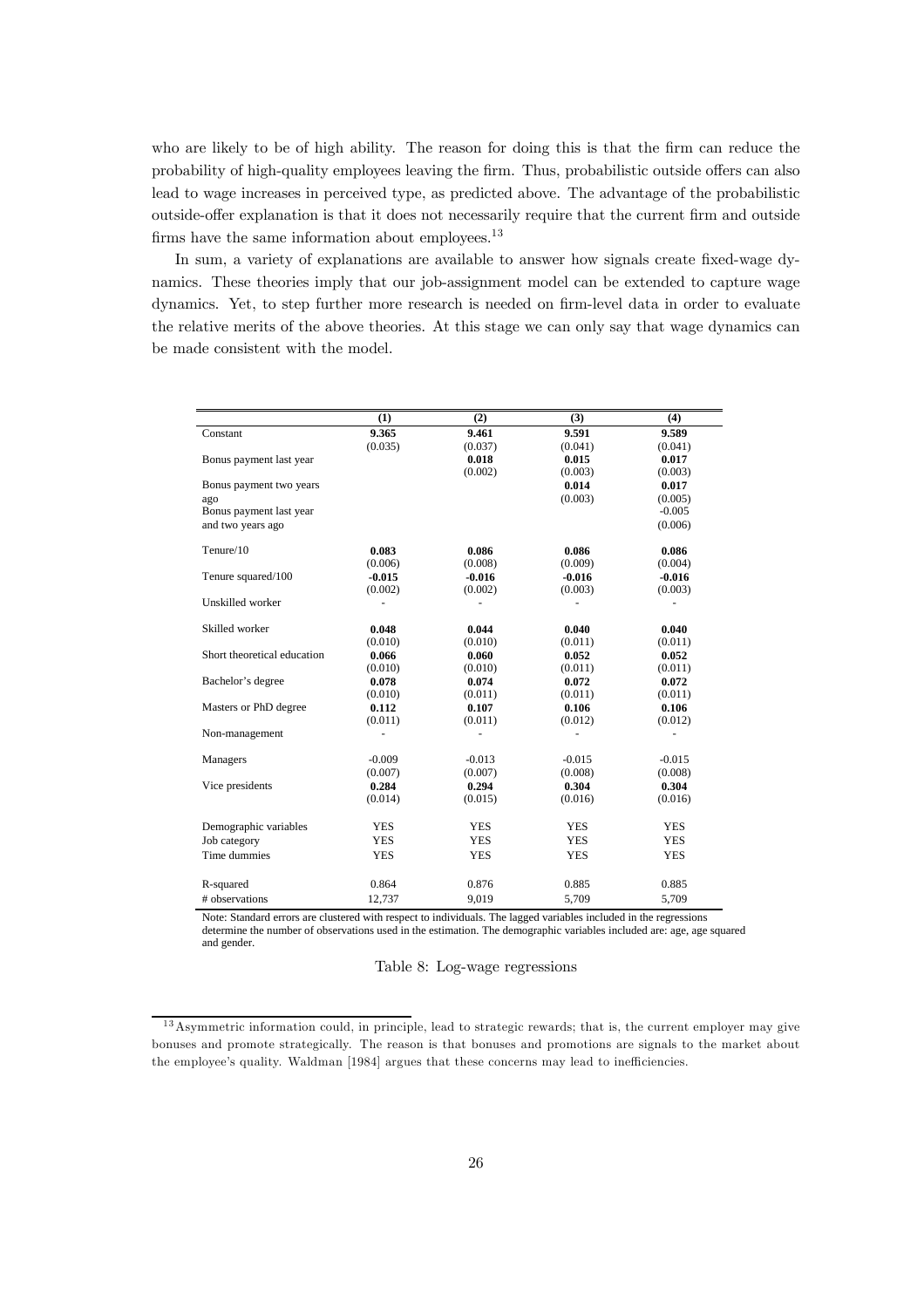# 8 Conclusion

Firms are known to offer highly complex incentive contracts to their employees. Such contracts most often contain fixed wages, bonus payments, promotions, and layoffs. In this paper, we aim at understanding why firms prefer such an incentive mix. In order to do so, we built a theoretical model and subsequently test it on personnel data. The key result is that firms with a production process that is sensitive to the quality of the workforce have an interest in using the full incentive mix. In particular, these firms use layoffs because it contributes to selection in addition to its incentive role.

This finding is important for two reasons. First, it shows that regulating layoffs has profound implications for firm profitability. The reason is that quality-concerned firms might want to layoff badly performing employees, even when the level of employment is constant, to improve the quality of their workforce. Thus, labor market regulations limiting layoffs might well place these quality-concerned firms in a comparative disadvantage when competing on the international market.

Second, this paper is used to refocus attention on layoffs in personnel economics by illustrating that layoffs have profound and unexpected consequences. For instance, it is shown theoretically that positive selection on tenure within a given rank is a possibility. This finding, which is supported by the data, challenges previous research in the area.

In addition, a hierarchy of incentives arises from the model. Firms with homogeneous employees or without quality concern would like to provide incentives through promotions and bonus payments; but not through layoffs. Promotions are preferred over bonuses because they use free residual incentives, such as managerial rent. This rent can be exploited through promotions to elicit effort from the lower ranks. In contrast, when firms are concerned about the quality and allocation of the workforce as is the case in the job-assignment model, the hierarchy of incentives is modified. The reason is that layoffs together with promotions contribute to sorting and selection of the employees; hence, layoffs becomes essential for profit maximization. Consequently, bonuses will only be used to provide additional incentives besides the ones given by promotion and firing.

Further, we use the optimal contract to derive predictions about the employee's career dynamics within the firm. These predictions describe the probability of receiving bonus payments, promotions, and layoffs for the individual employee. In the empirical analysis they are found to be consistent with the empirical evidence. The success in testing a broad set of predictions in addition to the single prediction of the incentive mix allows us to state that the paper accommodates the Gibbons and Waldman critique.

In conclusion, based on the discussion provided in this paper, we shed new light on employee incentives by investigating them in a joint empirical-theoretical framework. The results advance our understanding of the incentive role of layoffs in firms and its consequences for employee selection. Equally important, the paper paves the way for future research. In particular, adding other building blocks such as human capital acquisition and learning to the job-assignment model seems to be a fruitful way to improve our understanding of observed firm behavior.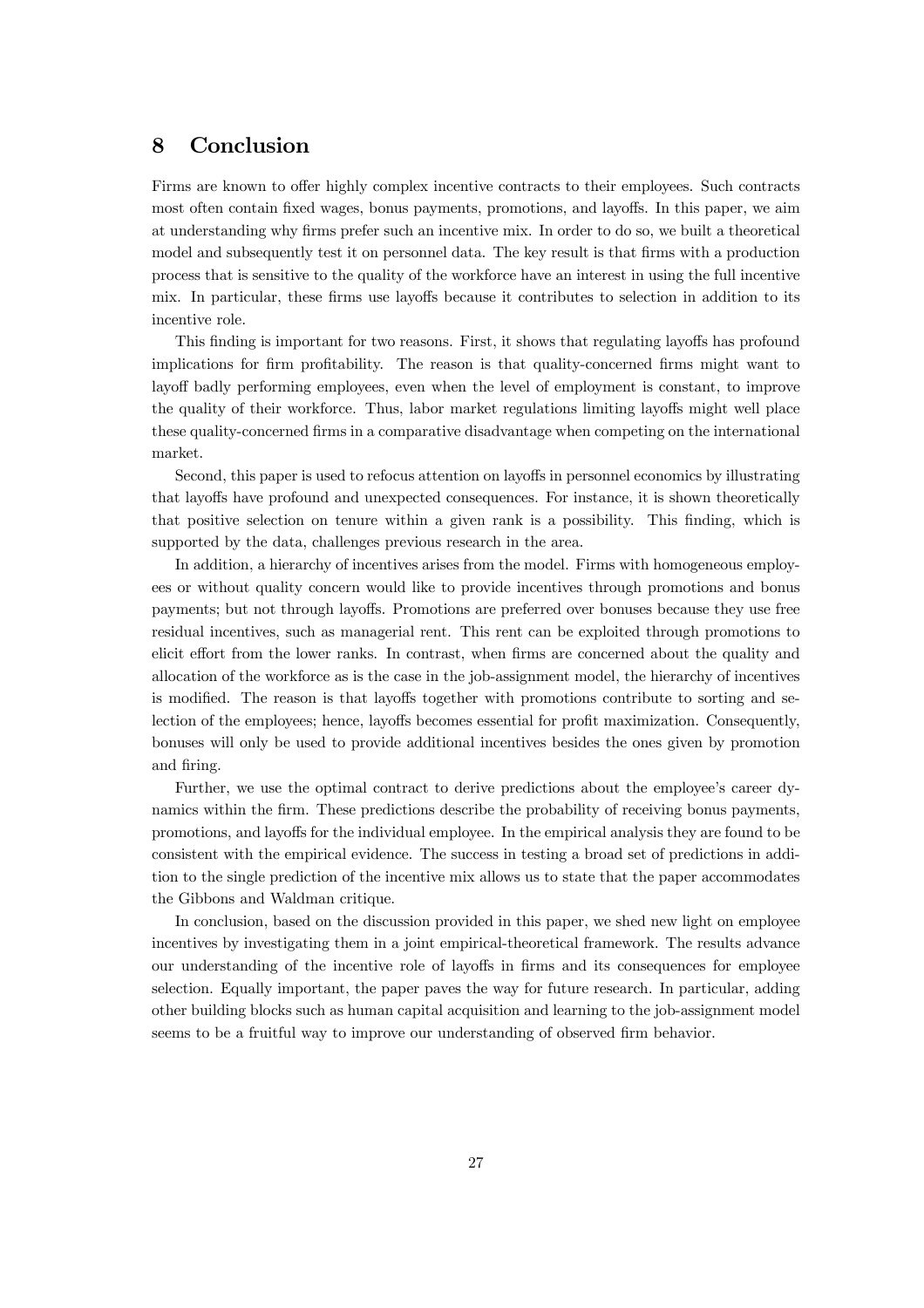# 9 Appendix

### 9.1 Proofs

**Proof of Lemma (1).** Notice that with binding constraints the profit is a function of the firing probability:

$$
(\theta + \delta)C + F - e + (\theta + \delta) \left[ b + \frac{1}{H(\theta + \delta)} U_P \right] - (1 - \theta - \delta)\pi_F U_F - \bar{U}
$$

$$
-(\theta + \delta)b - \left[ (1 - \theta - \delta)\pi_F + \frac{1}{H} \right] K
$$

and that the bonus  $(b)$  is canceling out of the equation. Then, the first-order condition, in terms of the firing parameter can be written as:

$$
-(1-\theta-\delta)(U_F+K)<0.
$$

Thus, firing is minimized in equilibrium.  $\blacksquare$ 

**Proof of Lemma (2).** Consider second-period employee quality  $(\mu_F)$  first. Notice that establishing the volume of good quality employees determines employee quality because the firm employs a unit volume of employees. Thus, the equilibrium proportion can be determined as the sum of good employees newly hired into non-management and the number of good employees surviving to the second period.

$$
\mu_F = \underbrace{\mu[(1 - \theta_B - \mu(\theta_G - \theta_B) - \delta)\pi_F + (\theta_B + \mu(\theta_G - \theta_B) + \delta)]}_{\text{\# of goods newly hired}} + \underbrace{\mu - (1 - \theta_G - \delta)\mu\pi_F - (\theta_G + \delta)\mu\pi_P}_{\text{\# of goods surviving}}
$$

Straightforward simplification yields the result in (4).

Managers are promoted either internally or externally. The quality of managers can be determined along a similar logic used above to determine employee quality. The number of good promoted employees should be divided by the number of managers  $(1/H)$ . The number of internally promoted managers is given by:

$$
\pi_P \mu(\theta_G+\delta)
$$

Next, note that externally hired managers have an average quality  $\mu$ . The volume of external hiring is given

$$
\left(\frac{1}{H} - \pi_P(\mu \theta_G + (1 - \mu)\theta_B + \delta)\right)
$$

Thus, the volume of externally promoted good quality managers is:

$$
\mu \left( \frac{1}{H} - \pi_P (\mu \theta_G + (1 - \mu)\theta_B + \delta) \right)
$$

Combining the terms yields the solution.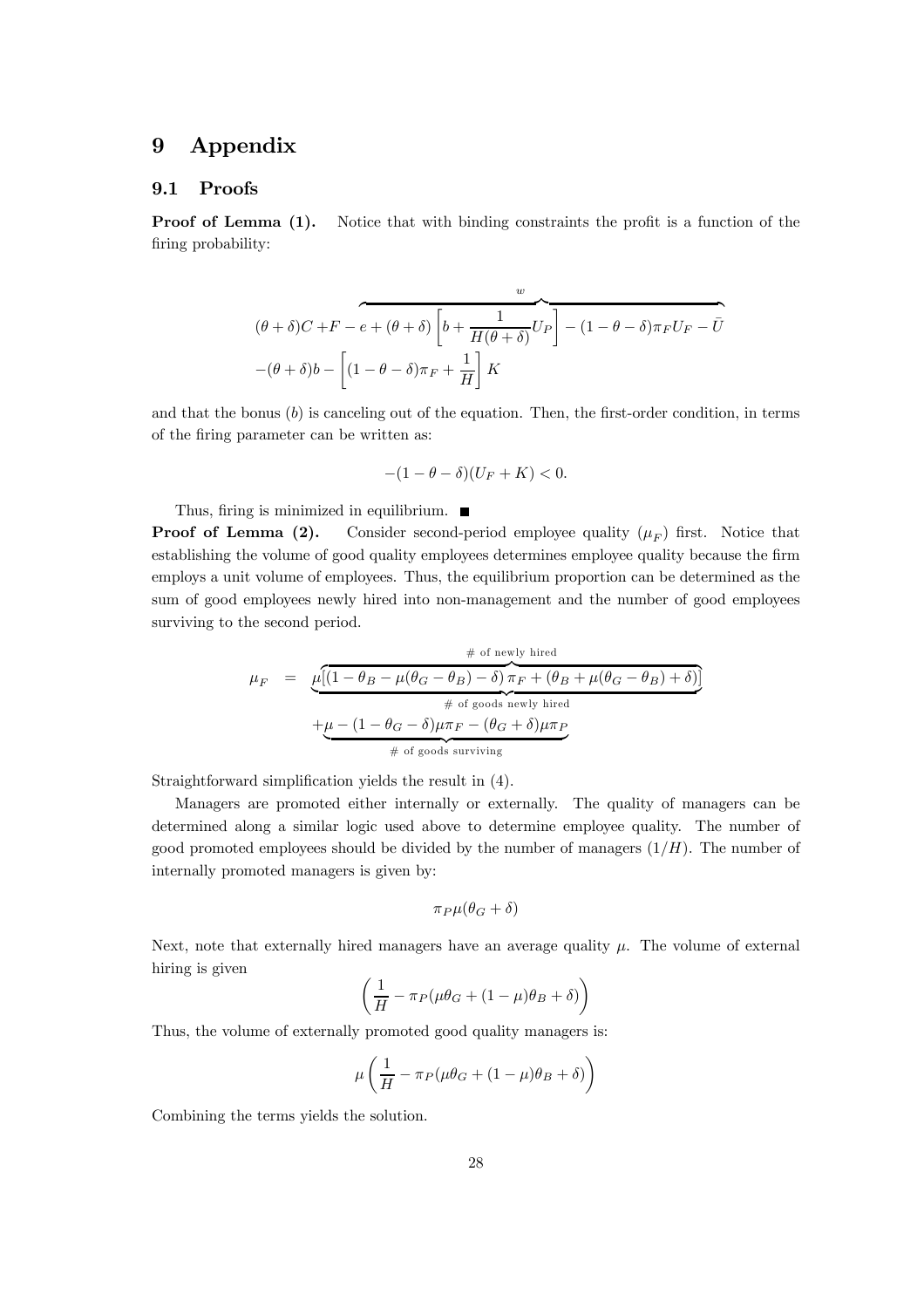Finally, to see that  $\mu_F$  is increasing in the firing rate, differentiate (4) with respect to  $\pi_F$ . **Proof of Lemma (3).** The proof of the lemma follows from the discussion preceding it. It is straightforward to show parameter values where the incentive mix arises and is left to the reader.  $\blacksquare$ 

**Proof of Lemma (4).** To see that selection on rank is positive, notice first that in equilibrium the promotion constraint is binding; then:

$$
\mu_M = \frac{\mu(\theta_G + \delta)}{\theta_B + \mu(\theta_G - \theta_B) + \delta} \ge \mu + \mu(1 - \mu)(\theta_G - \theta_B)(\pi_F - \pi_P) = \mu_F
$$

which expression can be simplified to

$$
1 \ge (\pi_F - \pi_P) (\theta_B + \mu(\theta_G - \theta_B) + \delta)
$$

where both terms on the right-hand side are smaller than unity.

To see the statement of selection on tenure, focus on the employees staying in employee rank after the first period. The number of surviving employees is given by:

$$
1-(\theta_B+\mu(\theta_G-\theta_B)+\delta)\,\pi_P-(1-\theta_B-\mu(\theta_G-\theta_B)-\delta)\pi_F
$$

The number of surviving good ability employees is given by:

$$
\mu \left[ 1 - (\theta_G + \delta) \pi_P - (1 - \theta_G - \delta) \pi_F \right]
$$

Thus, the quality composition of tenured employees can be written as:

$$
\mu_T = \mu \frac{1 - (\theta_G + \delta)\pi_P - (1 - \theta_G - \delta)\pi_F}{1 - (\theta_B + \mu(\theta_G - \theta_B) + \delta)\pi_P - (1 - \theta_B - \mu(\theta_G - \theta_B) - \delta)\pi_F}
$$

and it can be rewritten as

$$
\mu_T = \mu \frac{1 - (\theta_G + \delta)\pi_P - (1 - \theta_G - \delta)\pi_F}{1 - (\theta_G + \delta)\pi_P - (1 - \theta_G - \delta)\pi_F + (1 - \mu)(\theta_G - \theta_B)(\pi_P - \pi_F)}
$$

which is trivially higher than  $\mu$ , if and only if  $\pi_F > \pi_P$ .

### 9.2 Managerial rent

In the model we assume that managerial rent exists; yet, we only handle it in a closed form. Here we provide some reasons for this closed-form representation. There are two major explanations, and both of them build on the same observation, namely that managers affect the work of many subordinates.

The first approach justifies rents by incentives. Calvo and Wellisz (1979) argue that rent is an increasing function of hierarchical rank. Their model is based on costly supervision, where shirking employees are punished by firing. This punishment, however, is only effective as long as there are rents with respect to the job. As managers affect the work of many subordinates, they are given more rents to ensure no shirking. Thus, the firm might be tempted to offer higher compensation for managers, even if the nature of the work is not different, and all the workers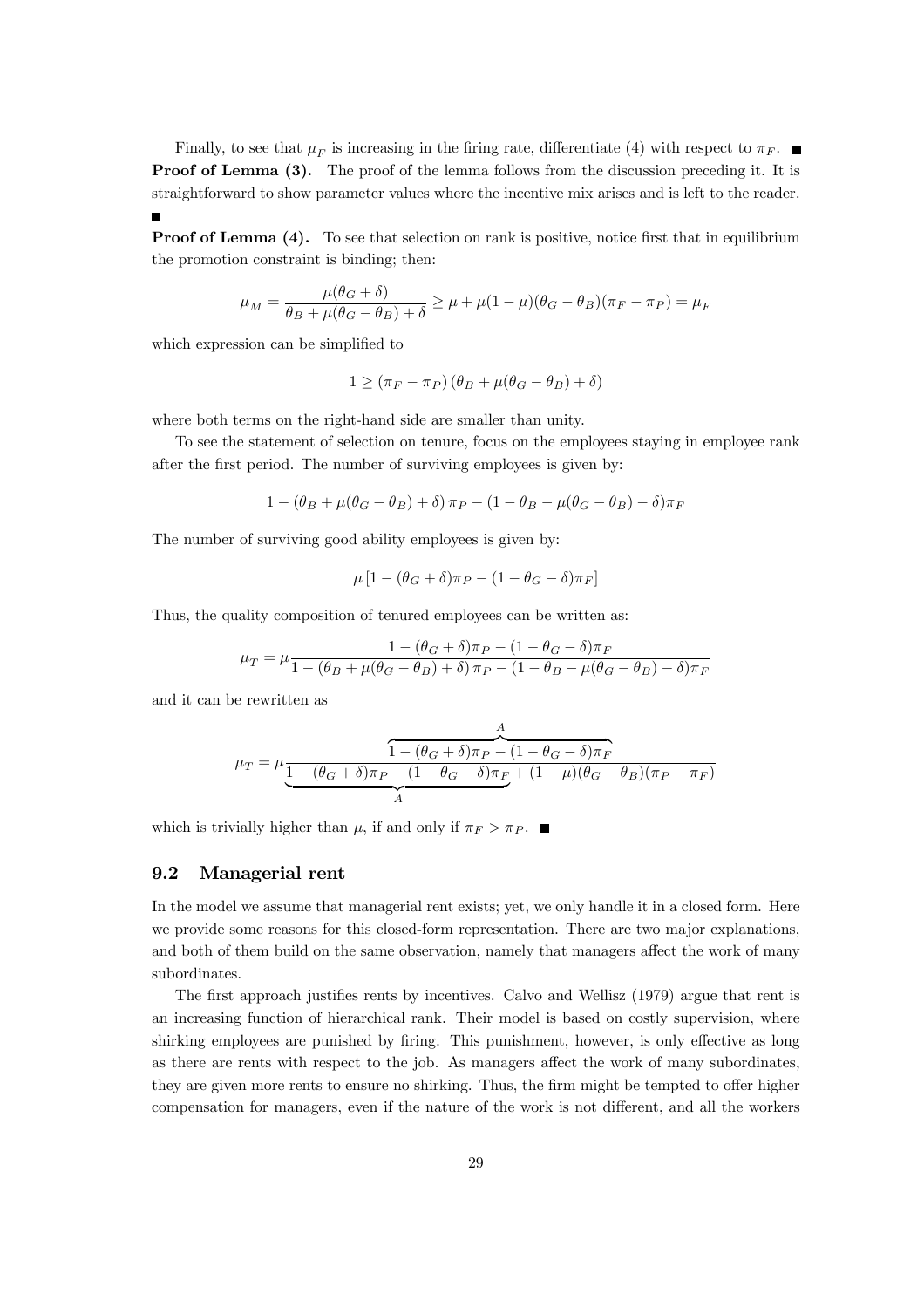and managers are identical. In sum, a wage (and rent) ladder might prevail, even absent quality differences.

The second rationale suggested here stems from the firm's desire to curb managerial turnover (more than the turnover of the non-management level). The intuition is simple, and again it rests on the observation that managers affect the output of many other employees. If a nonmanagement employee leaves, it disrupts his own output. If a manager leaves, it disrupts the output of the manager and all his subordinates. Consequently, the firm would like to give stronger incentives to stay for managers than for workers. If outside offers are probabilistic, rents can be used to induce loyalty. Thus, in this setting the manager's compensation will include rents (strictly higher than those given to employees).

Finally, managerial rent has empirical support. It is generally understood that employees prefer to be promoted with the ongoing conditions. Thus, managerial work is more desirable, supporting the first incentive explanation. Also, voluntary managerial turnover is lower than voluntary employee turnover, which lends support to the second explanation.

In conclusion, we are comfortable with the closed-form modeling of managerial rents. The available empirical and theoretical evidence seems to support its existence.

### 9.3 Action-set conditioning

Conditioning the action set on output, as it was proposed in the model, is without the loss of generality.

In the basic model, the assumed action setup is general. The fact that the action set was constrained on output realizations does not change the equilibrium. It is straightforward to check that the firm would promote only high-performance employees and fire only low-performance ones. Similarly, the firm would not pay bonuses to low-performers, even if the action set would allow for that.

Under employee heterogeneity, the firm still prefers to promote well-performing employees and to lay off individuals with low performance. The reason is twofold. First, promoting wellperforming employees and laying off badly performing ones is useful for incentive purposes. Second, selection considerations also strengthen the promotion and layoff policy. As managerial output is relatively more important than non-managerial output, better-quality employees are more desirable for promotion. Thus, as they are more likely to have high ability the firm prefers to promote high-performance individuals. Similarly, conditioning layoffs on low performance make sure that the fired individual is more likely to be of low ability. This improves the overall quality of the workforce, which has a positive impact on productivity. Again, it is straightforward to see that bonuses are only paid to well-performing agents, just like in the homogeneous case.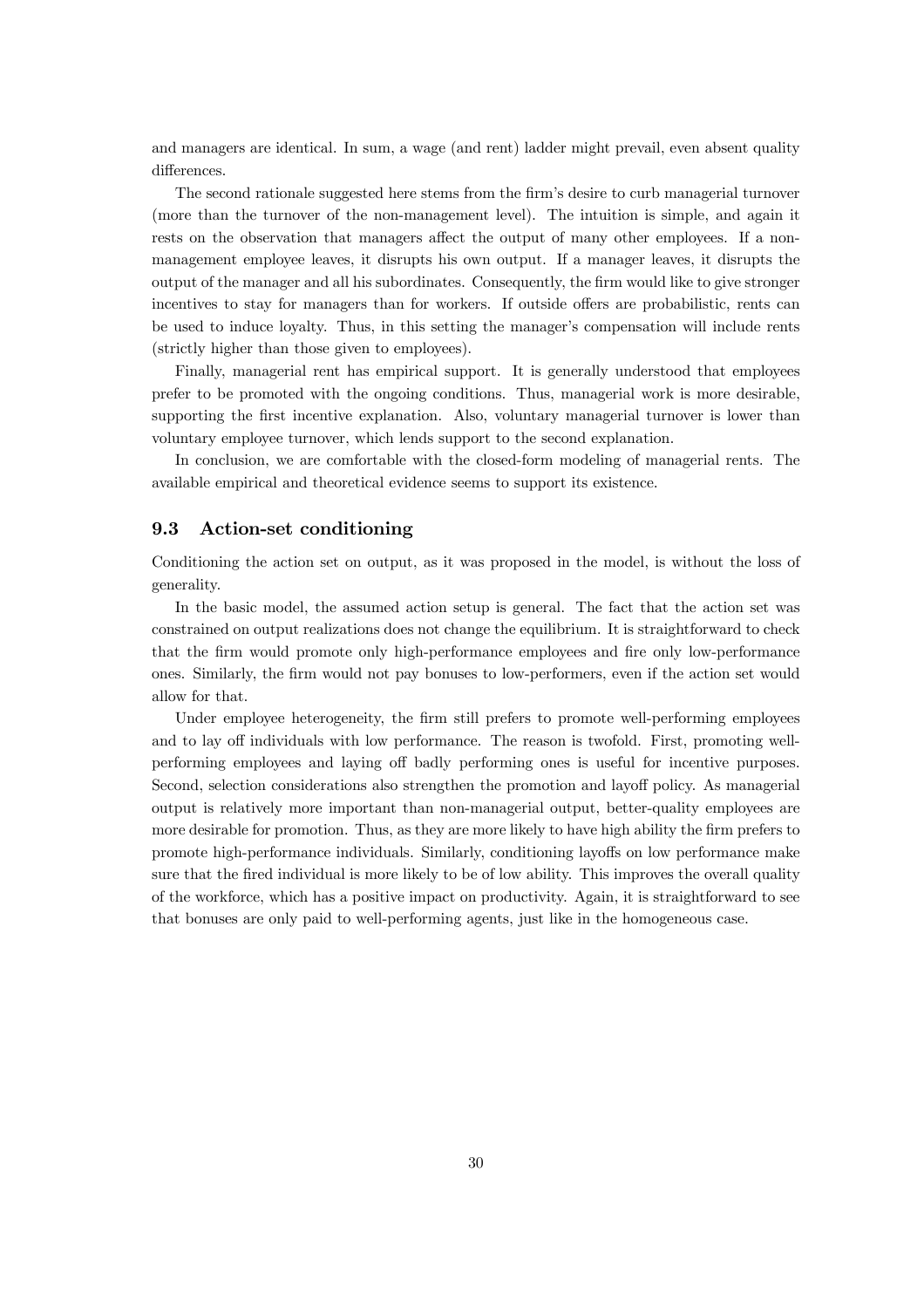# References

- [1] Baker, G. P., M. Gibbs and B. Holmström (1994a) "Subjective performance measures in optimal incentive contracts" the Quarterly Journal of Economics, 109, pp. 881-919.
- [2] Baker, G. P., M. Gibbs and B. Holmström (1994b) "The wage policy of the firm" the Quarterly Journal of Economics, 109, pp. 921-55.
- [3] Baker, G. P., M. C. Jensen and K. J. Murphy (1988) "Compensation and Incentives: Practice vs. Theory" The Journal of Finance, 43, pp. 593-616.
- [4] Becker, G. S. (1964) Human Capital, 1st ed., New York: the National Bureau of Economic Research.
- [5] Calvo, G. A., and S. Wellisz (1979) "Hierarchy, ability and income distribution" the Journal of Political Economy, 87, pp. 991-1010.
- [6] Doeringer, P., and M. Piore (1971) "Internal Labor Markets and Manpower Analysis" Lecington, MA: D. C. Heath and Company.
- [7] Farber, H. S., and R. S. Gibbons (1996) "Learning and wage dynamics" the *Quarterly* Journal of Economics, 111, pp. 1007-47.
- [8] Farrall, C., and B. Shearer (1999) "Incentives and Transactions Costs within the Firm: Estimating an Agency Model Using Payroll Records" The Review of Economic Studies, 66, pp. 309-338.
- [9] Gibbons, R. S., and M. Waldman (1999a) "A theory of wage and promotion dynamics inside firms" the Quarterly Journal of Economics, 114, pp. 1321-58.
- [10] Gibbons, R. S., and M. Waldman (1999b) "Careers in organizations: theory and evidence" in Ashenfelter, Orley and Card, David, 1999, Handbook of Labor Economics, 3B, Ch. 35, Elsevier.
- [11] Gibbs, M. 1995, "Incentive compensation in a corporate hierarchy," the Journal of Accounting and Economics, 19, pp. 247-277.
- [12] Guasch, J. L., and A. Weiss (1980) "Wages as a sorting mechanism in competitive markets with asymmetric information: a theory of testing" the Review of Economic Studies, 47, pp. 653-64.
- [13] **Holmström, B.** (1979) "Moral hazard and observability" Bell Journal of Economics, 9, pp. 74-91.
- [14] Holmström, B. (1982) "Moral hazard in teams" Bell Journal of Economics, 13, pp. 324-40.
- [15] Lazear, E. P. (1989) "Pay equality and industrial politics" *Journal of Political Economy*, 97, pp. 561-80.
- [16] Lazear, E. P. (1992) "The job as a concept" in W. Bruns, ed., "Performance measurement, evaluations, and incentives" (Harvard University Press, Boston, MA), pp. 183-215.